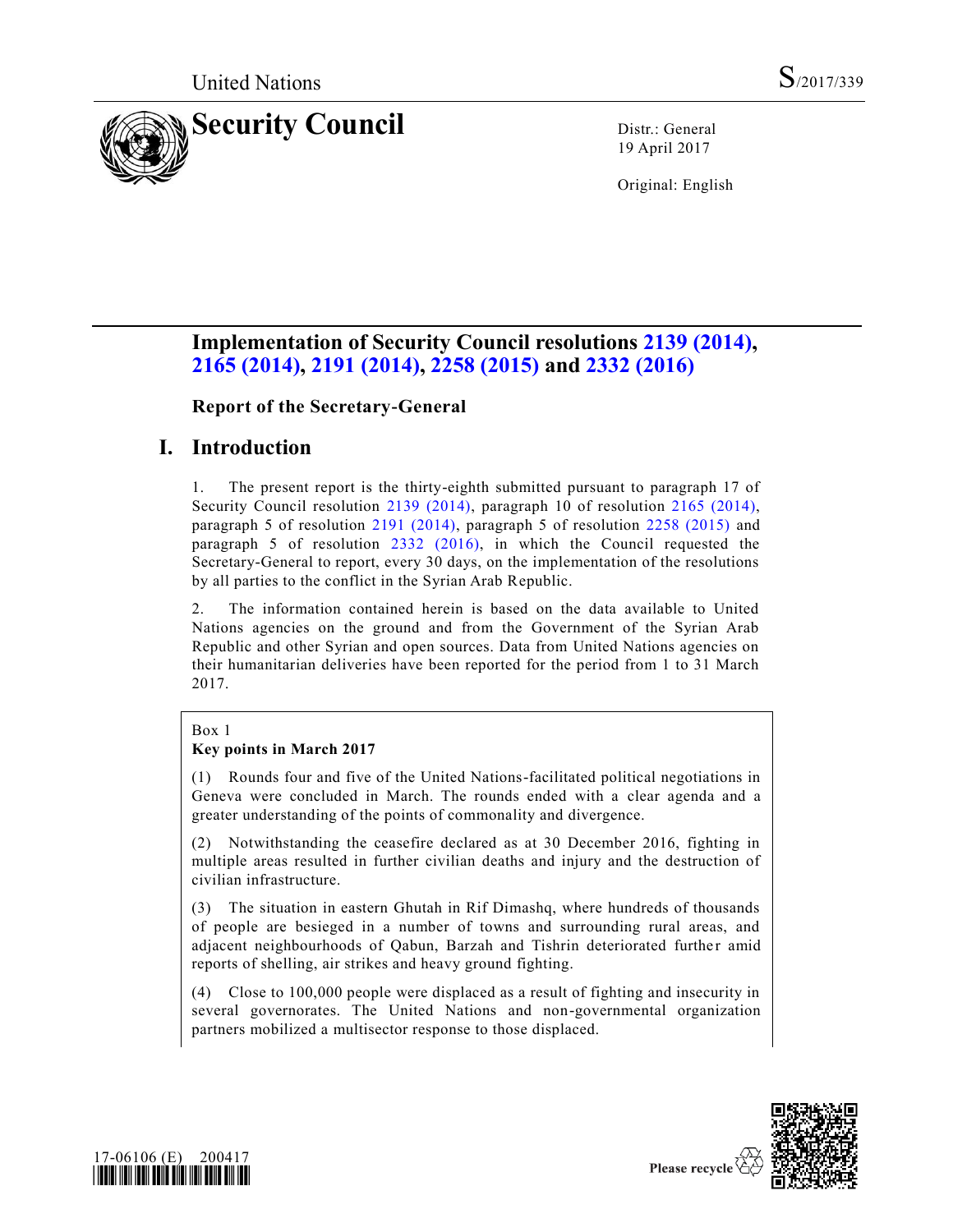(5) Some 6,800 people were evacuated from the besieged neighbourhood of Wa'r in Homs to Jarabulus in rural Aleppo and locations in Idlib as part of a local agreement between the Government of the Syrian Arab Republic and local representatives in Wa'r. The United Nations was not involved in the negotiation or evacuation process.

(6) Overall, some 440,000 people were reached through inter-agency operations, including through eight inter-agency convoys to besieged and hard-to-reach locations, on-going airdrops to besieged Dayr al-Zawr city and through the airlift link from Damascus to Qamishlii, given access challenges overland. More interagency convoys deployed in March, compared with the past several months, notwithstanding ongoing access challenges.

(7) Syrian authorities approved a total 764,950 of the 1,066,650 requested beneficiaries (71.7 per cent) under the April/May convoy plan. Six locations with more than 132,000 people in need were denied. Some 168,000 people were approved in locations where the approved total was less than the United Nations request.

## **II. Major developments**

3. The month of March witnessed consecutive rounds of United Nationsfacilitated political negotiations in Geneva. The fourth round of negotiations, which concluded on 3 March, was the first set of political negotiations in 10 months. Invitees engaged constructively in increasingly intensive discussions on procedure and substance with my Special Envoy and his team. A clear agenda emerged and invitees agreed to receive a non-paper on principles, expert presentations on issues in the four baskets of governance and a schedule and process for drafting a new constitution, free and fair elections and counter-terrorism, security governance and confidence-building measures. This round also saw continued engagement with civil society, including the Special Envoy's Syrian Women's Advisory Board.

4. In preparation for the fifth round of negotiations, held in the latter part of March, my Special Envoy and his team undertook consultations in Moscow, Riyadh and Ankara to seek advice on and support for the substantive discussions that were necessary to build on progress made to date. At the ministerial meeting of the League of Arab States, held in Jordan, my Special Envoy repeated his hope that intra-Syrian negotiations would lead to a framework agreement containing a political package so that a negotiated transitional political process could be implemented in accordance with the clear sequencing and target timelines set out in Security Council resolution [2254 \(2015\)](http://undocs.org/S/RES/2254(2015)) and the Geneva communiqué of June 2012 that was endorsed in resolution [2118 \(2013\).](http://undocs.org/S/RES/2118(2013))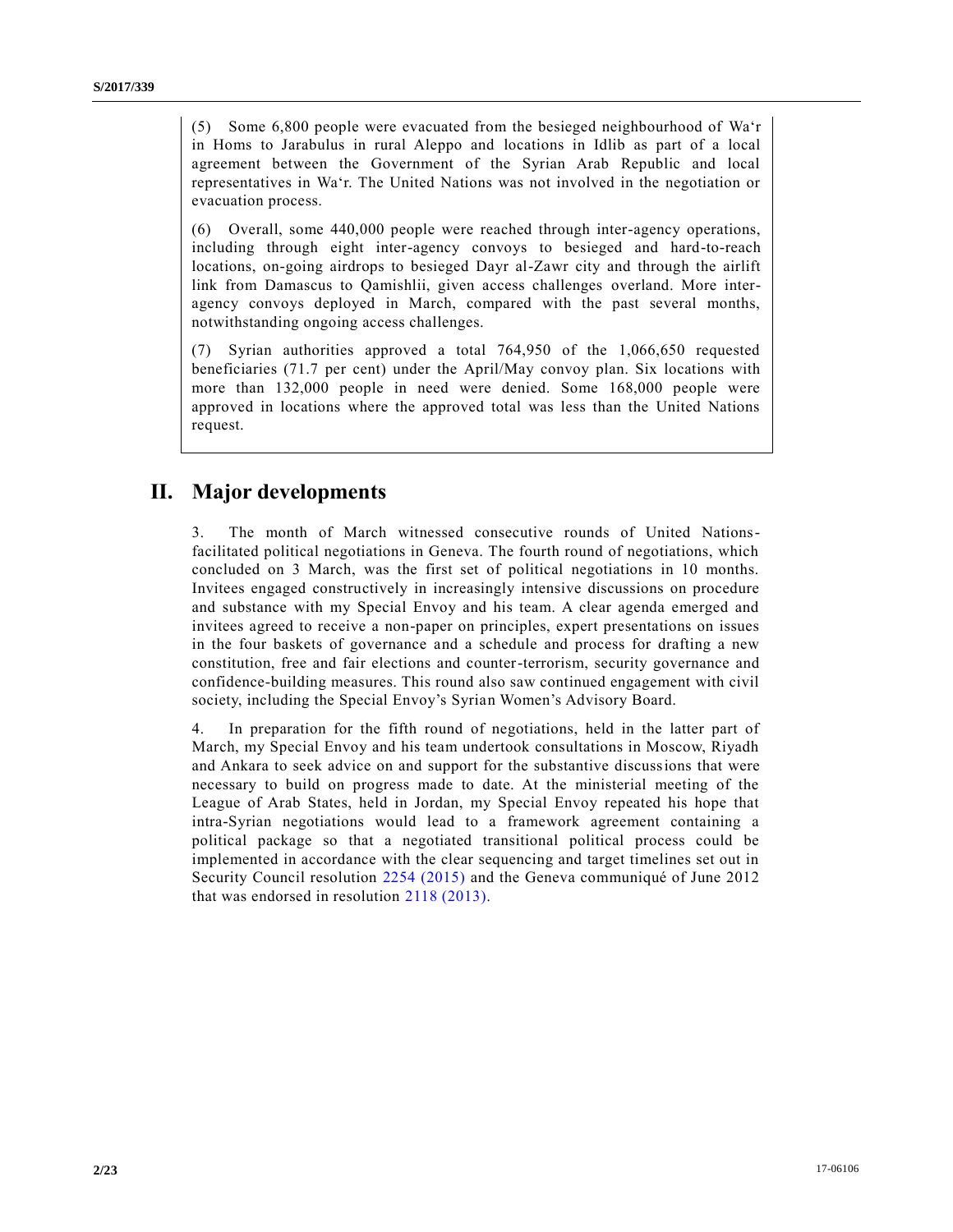## Figure I **Key dates in March 2017**



5. The fifth round of United Nations-facilitated political negotiations commenced on 24 March in the presence of all invitees and the participation of the Syrian Women's Advisory Board. Invitees engaged in considerable detail on the substance of that agenda, utilizing the methodology established by my Special Envoy and his team. This round was marked by a willingness by invitees to present both oral and written observations, resulting in a greater understanding of the points of commonality and divergence.

6. The Russian Federation and Turkey, as the guarantors of the ceasefire of 30 December 2016, convened in Astana again on 14 and 15 March. A decision was taken to expand the guarantor role to the Islamic Republic of Iran. The guarantors reaffirmed their commitment to the consolidation and strengthening of the ceasefire regime and emphasized the need to improve conditions on the ground through stronger enforcement of it. They initiated discussions on international assistance for the demining of World Heritage Sites of the United Nations Educational, Scientific and Cultural Organization in the Syrian Arab Republic and on confidence -building measures. Lastly, they welcomed the resumption of political negotiations in Geneva and underlined the importance of the Astana meetings to complement and facilitate the Geneva process. It was agreed that the next high-level meeting would be held in Astana on 3 and 4 May, with preliminary expert consultations in Tehran on 18 and 19 April.

7. Both rounds of intra-Syrian negotiations were convened in an atmosphere of increased militarization on the ground, notwithstanding the ceasefire declared. Military operations between the parties continued in parts of Aleppo, Damascus, Dar'a, Dayr al-Zawr, Hama, Idlib, Ladhiqiyah, Homs, Raqqah, Rif Dimashq and Suwayda' governorates. Such operations continued to result in death, injury and displacement to civilians and damage and destruction to civilian infrastructure.

8. Damascus and its suburbs located in Rif Dimashq governorate witnessed a sharp increase in violence, resulting in the death of and injuries to civilians. Air strikes and ground-based strikes, along with suicide bombings, contributed to a high civilian death toll. On 11 and 15 March, a series of attacks hit civilian areas in central Damascus, including the central court complex and a restaurant, apparently aimed at causing a high number of civilian casualties. On 11 March, a twin suicide attack on buses in the Shaghour neighbourhood caused dozens of fatalities and more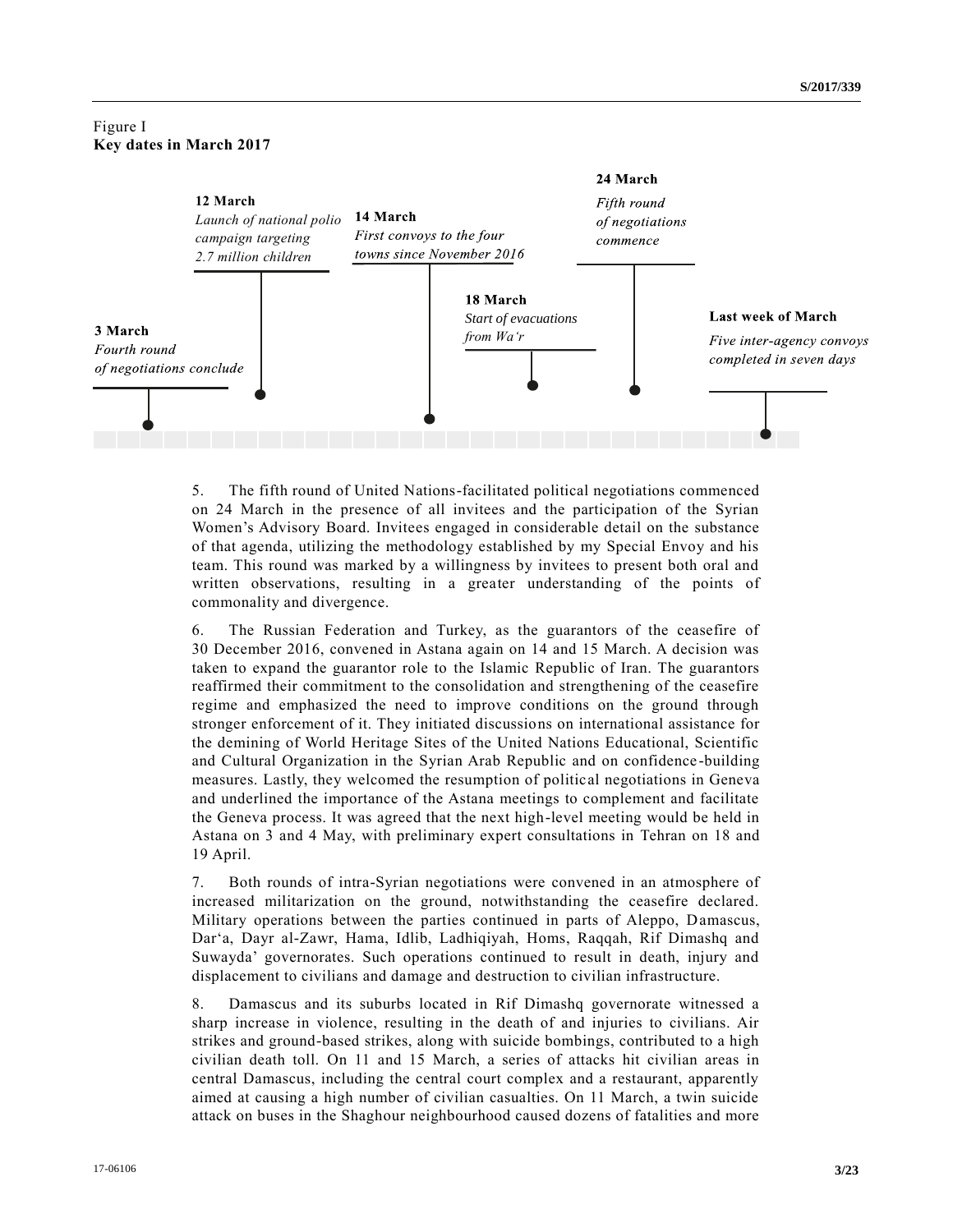than 100 injuries. The Levant Liberation Organization (Hay'at Tahrir al-Sham), a group that includes Jabhat Fateh al-Sham, formerly the Nusrah Front, claimed responsibility for the attack. Non-State armed opposition groups launched mortars and rockets at several neighbourhoods in Damascus city, notably Abbasiyin, Bab Tuma, Tijarah, Zablatani, Mazzah 86 and Qassa', killing and injuring many civilians and resulting in the temporary closure of schools in some neighbourhoods.

9. Fierce clashes were also reported between Government forces and non-State armed opposition groups in the Qabun, Barzah and Tishrin neighbourhoods in the eastern part of Damascus city. By the end of March, government forces had encircled those districts and advanced to the western Harasta area. Some 3,400 families from those neighbourhoods were displaced to Tall (1,500 families) and eastern Ghutah (1,900 families).Air strikes and ground-based strikes continued and led to large numbers of casualties among civilians in non-State armed opposition group-controlled parts of Damascus and Rif Dimashq governorates. In particular, heavy fighting was reported in Jawbar, while government forces intensified their air strikes on eastern Ghutah (see box 2).

#### Box 2

### **Eastern Ghutah**

(1) The situation in eastern Ghutah (Rif Dimashq), where hundreds of thousands of people are besieged in a number of towns and surrounding rural areas, deteriorated amid reports of shelling, air strikes and ground fighting on a near daily basis, causing a significant number of civilian deaths and injuries and the destruction of civilian infrastructure. At the same time, shelling from eastern Ghutah into residential neighbourhoods in Damascus city was reported widely.

(2) Since 20 March, government forces have reportedly have prevented commercial trucks from entering eastern Ghutah, resulting in price hikes of basic staples, while informal trade has been curtailed. Exports of agricultural products from East Ghutah to Damascus, which were authorized on a case-by-case basis, have also stopped.

(3) The last United Nations humanitarian delivery to any of the besieged areas of eastern Ghutah was in October 2016, with other areas not accessed since June 2016. Recent approval to reach the area could not be acted upon owing to the security situation and a lack of facilitation letters, although the Syrian Arab Red Crescent was able to deliver a portion of the health supplies planned for the convoy on 9 March, including 250 dialysis kits, vaccines and baby milk, to its sub-branch in Duma.

(4) According to the World Health Organization, none of the three public hospitals and 17 public health care centres in eastern Ghutah are functioning or accessible to the population, with several of them reportedly destroyed by air strikes. Some facilities are reportedly still operational elsewhere in the enclave. The number of children suffering from traumatic injuries is alarmingly high: 30 per cent of all patients with war-related injuries are children under 15 years of age. The death of patients due to lack of dialysis equipment and a measles outbreak has also been reported. Schools in East Ghutah are open, although hours are shorter than usual owing to security concerns.

<sup>10.</sup> In southern Damascus city, clashes were reported between pro-government forces and Islamic State in Iraq and the Levant (ISIL) in Tishrin street in al-Yarmouk camp amid mutual artillery bombardment early in March.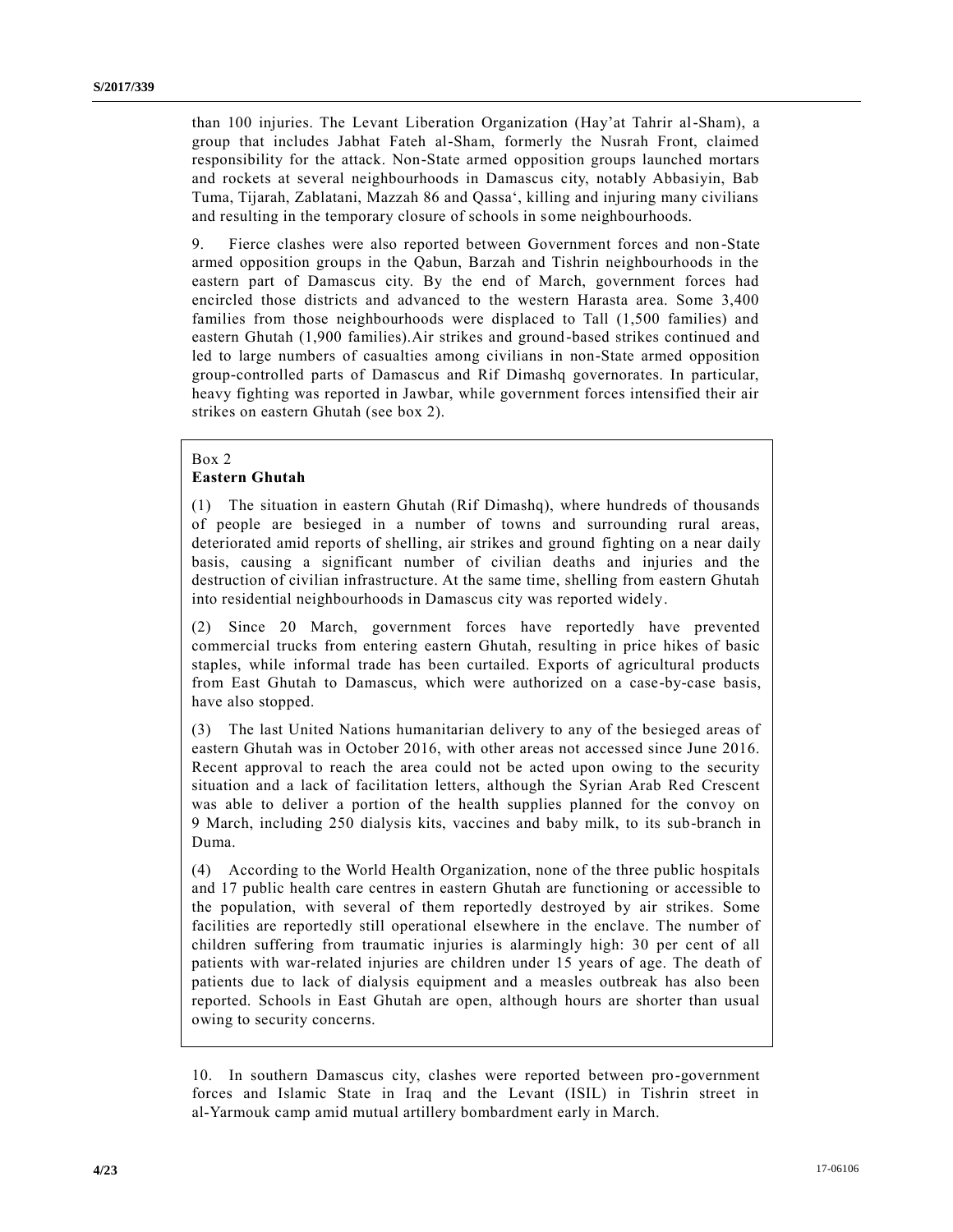11. The situation in the besieged areas of Madaya and Zabadani was marked by intensified and near-daily ground-based strikes launched by government forces and allied militias, primarily Hezbollah. The Office of the United Nations High Commissioner for Human Rights (OHCHR) received numerous reports of incidents involving snipers shooting and reportedly killing and injuring civilians, including children. The humanitarian situation remained precarious and reports received indicated that many people were in need of urgent medical evacuation. Attac ks and sniping by non-State armed opposition groups were also reported in the besieged towns of Fu'ah and Kafraya in Idlib, leading to multiple deaths of and injuries to civilians. On 14 March, a convoy of the United Nations, the International Committee of the Red Cross (ICRC) and the Syrian Arab Red Crescent reached the four towns of Zabadani, Madaya, Fu'ah and Kafraya for the first time since November 2016. The United Nations was unable to distribute all the delivered assistance in Madaya owing to sniping by the surrounding militias that left several people dead. Meanwhile, at the end of March, the United Nations received reports of an agreement between parties to the Four Towns Agreement to evacuate people from the four towns.

12. Idlib governorate witnessed an increase in the number of reported civilian casualties, including women and children, as a result of the reported intensification of air strikes that, in particular, affected the south of the governorate. In addition, clashes erupted between Ahrar al-Sham and the Levant Liberation Organization in several locations around Mastumah early in March. However, a ceasefire deal was reportedly reached on 7 March, which brought an end to that episode of fighting. In addition, OHCHR continued to receive reports of repressive measures taken by non-State armed opposition groups and the Levant Liberation Organization in Idlib, limiting the rights to freedoms of expression, peaceful assembly and association.

13. Fighting continued in several areas of Aleppo governorate, displacing tens of thousands of people. In the north-eastern countryside of Aleppo, clashes were reported between ISIL and the Syrian Democratic Forces led by People's Protection Units on several fronts. The Forces captured ISIL locations to the south of Manbij and, between 5 and 8 March, handed over several villages to government forces. Fighting in eastern rural Aleppo between government forces and ISIL forced the displacement of thousands of families, who consequently sought refuge in Jarabulus, Manbij city and surrounding areas, as well as Aleppo city. Government forces and their allies captured the ISIL-controlled town of Khafsah town in Manbij district and, with it, the main water pumping station, allowing for the restoration of the water supply to Aleppo. In areas held by the Turkish-led Operation Euphrates Shield forces in and around Bab and those held by the Syrian Democratic Forces in the vicinity of Manbij, several civilians were killed and injured by explosive devices, such as improvised explosive devices and unexploded ordinances. On 29 March, the Prime Minister of Turkey, Binali Yildirim, announced the end of Operation Euphrates Shield.

14. By the end of March, the Syrian Democratic Forces had gained control of most of the villages and towns north of Raqqah governorate, closing in on Raqqah city. To date, tens of thousands of people have been displaced as a result of the three phases of the Operation Euphrates Shield , including some 20,000 people in March. Most displacements remain temporary and most occur to nearby communities, with people gradually returning once the security situation has improved. Civilian infrastructure was also affected by air strikes in various locations in Raqqah. In particular, fears over the integrity of the Tabaqah dam emerged after reports of an air strike that had struck the dam's control rooms. Repairs made by the Syrian Arab Red Crescent, the Aleppo drinking water authority and Tabaqah dam administration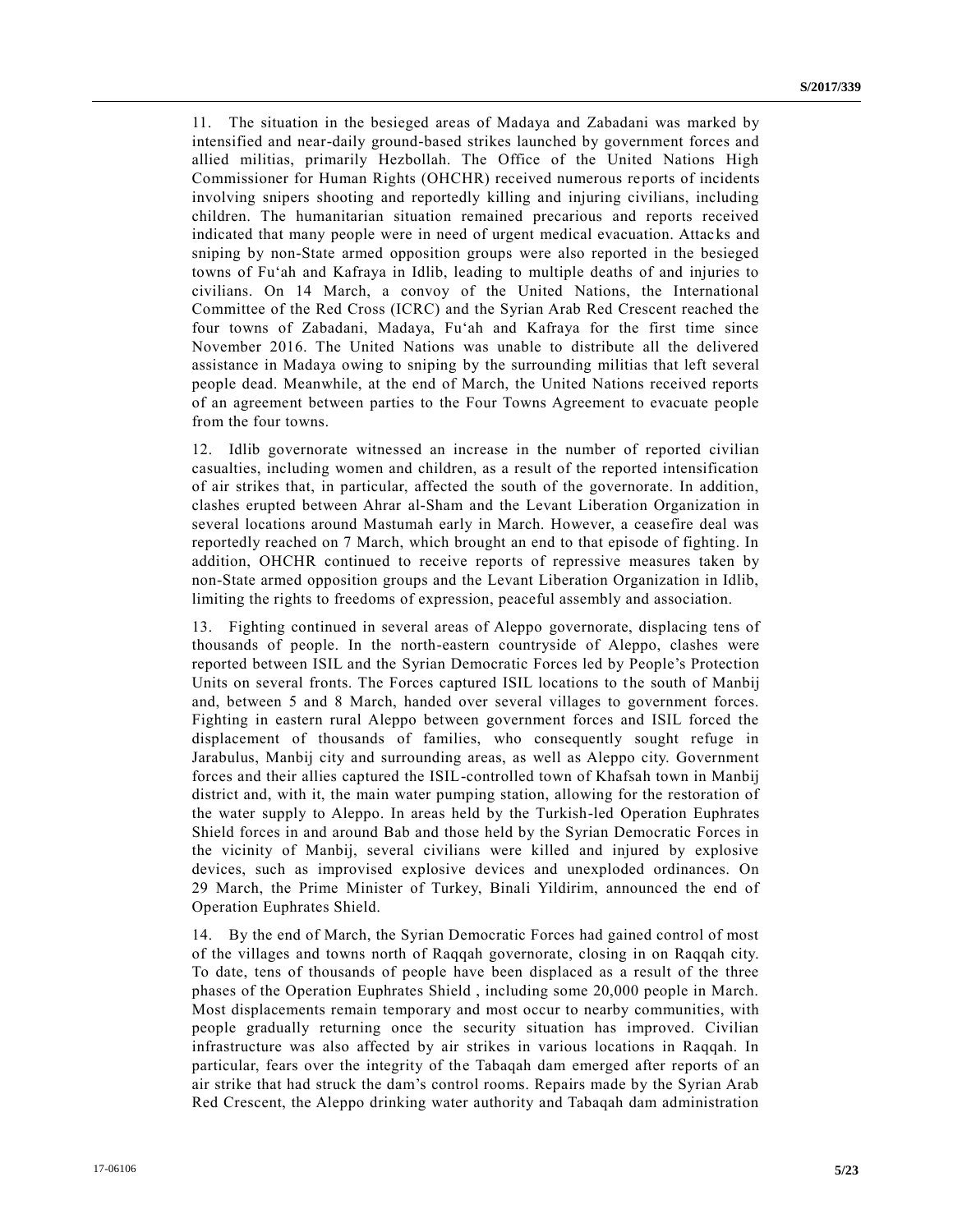technicians in early April, however, significantly reduced the threat of the dam collapsing.

15. Air strikes on the ISIL-controlled parts of Raqqah reportedly increased significantly, leading to a number of alleged civilian casualties, including many women and children. For example, on 21 March, air strikes reportedly hit the al-Badiya school in Mansoura town in western rural Raqqah governorate, resulting in the death of at least 46 civilians, including women and children, and injuries to scores of others who were among the internally displaced persons living at the school. On 22 March, air strikes reportedly hit a bakery and a local market in Tabaqah town, resulting in the death of at least 37 civilians, including 5 women and 2 children, and injuries to 52 others. ISIL reportedly prevented civilians from leaving areas under its control.

16. In Dayr al-Zawr governorate, the Syrian Democratic Forces advanced in the northern countryside after fierce clashes with ISIL, seizing several villages, and cut the main highway between Raqqah and Dayr al-Zawr cities as part of the third phase of the Operation Euphrates Shield aimed at cutting communications between Raqqah city and Dayr al-Zawr and further advancing towards Raqqah. Elsewhere, fierce clashes were reported between ISIL and government forces in and around besieged Dayr al-Zawr city amid heavy mutual artillery bombardment and Government air strikes. On 9 and 13 March, government forces repelled several ISIL attacks around the military airport south of the city.

17. Fighting and insecurity persisted in parts of Homs governorate. In the eastern countryside of Homs, government forces, backed by air strikes, seized Tadmur (Palmyra) city and a large surrounding area from ISIL in the early part of the month. The situation in Homs city remained tense following two improvised explosive device explosions, including one on a public transportation bus in Wadi al-Dahab that killed 10 people and injured many more. In Wa'r, an agreement was reached and implemented mid-month between non-State armed opposition groups and the Government, accompanied by guarantees provided by the Russian Centre for Reconciliation of Opposing Sides in the Syrian Arab Republic in Humaymim. More than 6,800 people in total were evacuated from Wa'r between 18 March and 8 April to Jarabulus in rural northern Aleppo and to areas in Idlib governorate. Cross-border humanitarian partners have been providing a response to those who arrived from Wa'r to the extent possible, given the dire humanitarian situation of the evacuees. The United Nations was neither part of the agreement nor the evacuation. As part of the agreement, government forces reopened one of the roads connecting Wa'r neighbourhood with the rest of Homs city, and food items are now entering the neighbourhood without hindrance. Electricity has been restored. Freedom of movement for students and government employees has also been restored.

18. In Hama governorate, clashes between ISIL and government forces in the eastern countryside were reported during the first half of March. In the latter ha lf of the month, non-State armed opposition groups, as well as the Levan Liberation Organization, launched multiple offensives in rural Hama, capturing more than 10 villages and towns, in addition to several military positions from government forces. In the same period, government forces launched several counterattacks and, by the end to the reporting period, had recaptured the majority of the area. Some 60,000 people fled their homes as a result of fighting in the governorate towards safer areas in Hama, Idlib, Homs, Tartus and Ladhiqiyah governorates, where humanitarian partners mobilized a response. By mid-April, an estimated 50 per cent of the displaced were able to return to their homes.

19. Fighting was reported in various parts of Dar'a governorate. Government forces and non-State armed opposition groups engaged in fierce clashes in Dar'a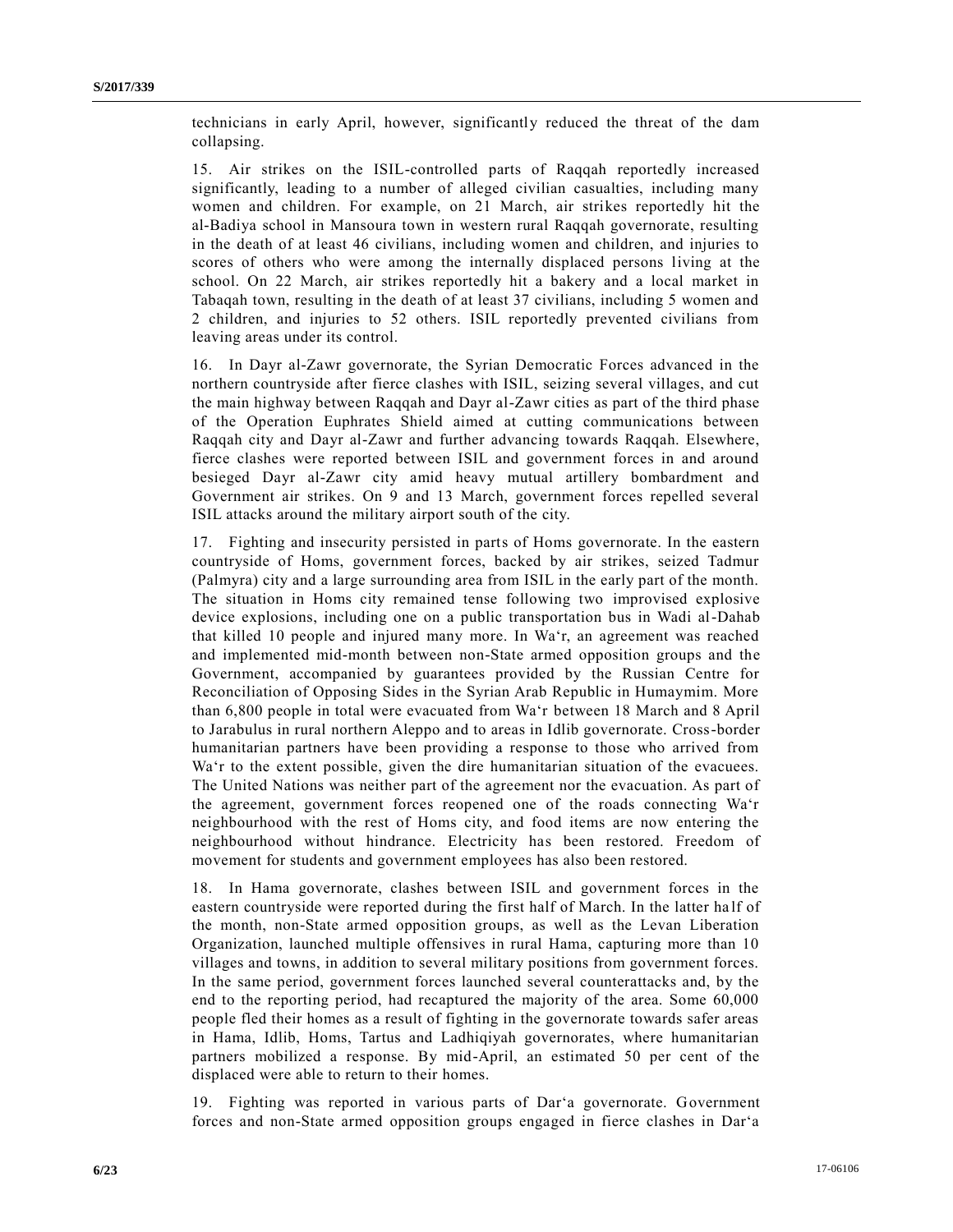city, including air strikes and ground-based strikes. Civilians and civilian infrastructure were affected. For example, on 22 March, the Safsaf school of the United Nations Relief and Works Agency for Palestine Refugees in the Near East (UNRWA) in Dera'a camp was hit by a mortar. One classroom was damaged. Fighting erupted between non-State armed opposition groups and ISIL-affiliated armed groups in Yarmouk valley in south-western rural Dar'a a and continued throughout March, forcing more than 2,000 people to flee to nearby villages in Dar'a and parts of Qunaytirah. Fighting was also reported in the eastern countryside of Dar'a when non-State armed opposition groups took control of the entire area of Alaghwat after the withdrawal of ISIL from the area on 24 March.

20. There were relevant developments in other governorates. For example, Suwayda' on 22 March, the villages of Anz, Sahwat al-Khidr, and Dayr al-Laban in Suwayda' governorate reportedly signed a ceasefire and settlement agreement with government forces. As with other such arrangements, the United Nations was not part of the agreement. Meanwhile, non-State armed opposition groups reportedly took control of all hitherto ISIL-controlled locations in the eastern countryside of Suwayda' by the end of March, leaving ISIL without a presence in the governorate. In Ladhiqiyah' governorate, there was fighting between non-State armed opposition groups and government forces in the northern countryside, including air strikes in Jabal al-Akrad and Jabal at-Turkuman areas. Non-State armed opposition groups reportedly targeted Humaymim airport and Qardahah city with missiles.

#### **Protection**

21. Air strikes and ground-based strikes continued to kill and injure civilians in significant numbers. The high level of civilian casualties is a strong indication that violations of the prohibition on the launching of indiscriminate attacks and of the principles of proportionality and precautions in and against the effects of attack continued. The fighting continued to affect civilian infrastructure personnel and objects, including medical personnel and facilities, and schools, education staff and school children. Based on information received by OHCHR, civilian casualties in suspected violation of the laws of armed conflict occurred in various governorates (see annex). OHCHR documented alleged incidents by all parties to the conflict, including Government forces and their allies, non-State armed opposition groups and Security Council-designated terrorist groups.

22. The Department of Defense of the United States publicly confirmed that, in March, the international coalition to counter ISIL carried out 425 strikes against the purported ISIL targets in the governorates of Aleppo, Dayr al-Zawr, Hasakah, Raqqah and Homs. More than half the strikes were in and around Raqqah.

23. The Russian Federation continued to provide air support to government forces and their allies. On 10 March, the Ministry of Defence of the Russian Federation stated that, in the previous week, Aerospace Defence Forces had conducted 452 strikes on ISIL targets in eastern Aleppo. On 28 March, the Ministry stated that its forces were continuing their provision of support to Syrian government forces both in responding to the opposition offensive in Hama and against ISIL targets.

24. As part of Operation Euphrates Shield, Turkish air and ground forces continued to support non-State armed opposition groups fighting under the Free Syrian Army banner in operations against ISIL, with the reported aim of improving security and eliminating threats along Turkey's border with the Syrian Arab Republic.

25. The United Nations and health partners received credible reports of 19 attacks that affected medical facilities. Those included documented attacks on the national laboratory in Damascus, two hospitals in Hama, one hospital in Idlib, one hospital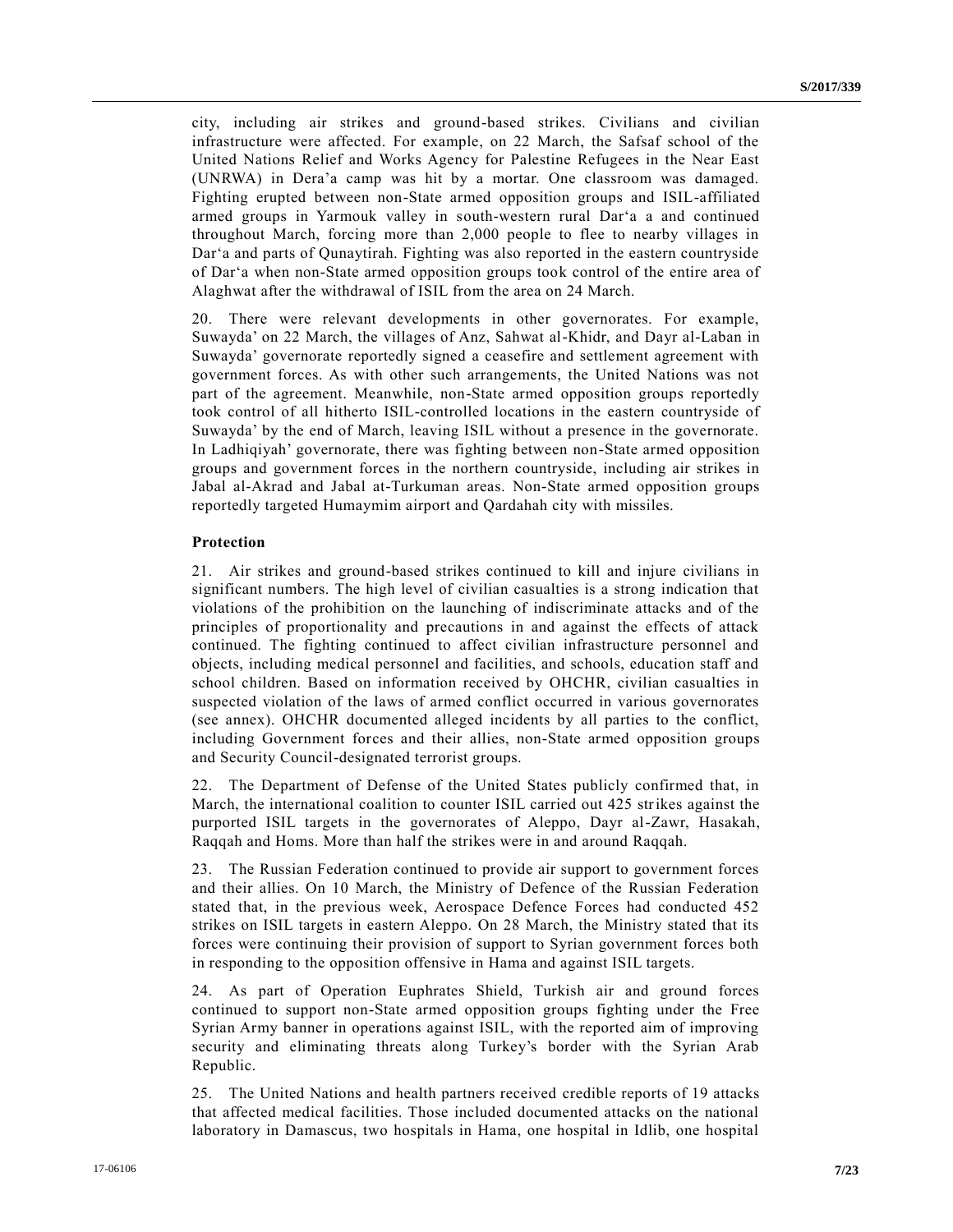in Raqqah, one hospital in Dar'a and one advanced medical point in Hama. In addition, one paramedic health worker was killed and one injured in Dar'a. All hospitals attacked were temporarily rendered out of service, except the hospital in Dar'a, which remained functional.

26. Educational facilities continued to be affected. The United Nations received credible information of the following attacks to education facilities and related protected personnel. On 9 March, the Abo Baker Seddeeq school in Darat Izzah, Aleppo governorate, was reportedly hit by an air strike, resulting in the deaths of 7 children and injuries to 10 others who were playing in the school playground at the time of the attack. The school was reportedly seriously damaged. On 9 March, the Fadel Khateeb school in Kafr Nubl, Idlib governorate, was reportedly hit by two air strikes. According to preliminary reports, high-explosive missiles hit the facility directly, which is the biggest school in the area, with 1,450 students enrolled. No casualties were reported, given that the school was closed for the weekend on the day of the attack.

#### **Humanitarian access**

Box 3

## **Key points**

(1) Eight inter-agency convoys to besieged and hard-to-reach locations were carried out, including to the besieged four towns, Khan al-Shih in Rif Dimashq and the hard-to-reach locations of Talbisah and Rastan in northern rural Homs and Wadi Barada and Bludan in Rif Dimashq.

(2) A number of other inter-agency convoys to besieged and hard-to-reach areas could not proceed owing to a lack of approval or of facilita tion letters by the Syrian authorities, fighting and insecurity and delays to and restrictions on administrative procedures after receiving original approvals. As a result, the United Nations reached some 307,000 people, or 39 per cent, of the initial target under the March inter-agency convoy plan.

(3) The April/May inter-agency convoy plan to besieged and hard-to-reach locations was submitted to the Ministry of Foreign Affairs on 19 March. A total 764,950 of the 1,066,650 requested beneficiaries, or 71.7 per cent, were approved on 30 March. Six locations with an estimated population of 132,000 were denied. The remaining 168,000 people were approved in locations where the approved total was less than the United Nations request.

(4) The removal of medical supplies from convoys remains a major challenge, with some 36,000 medical treatments and supplies removed from convoys.

(5) Some 700,000 beneficiaries were assisted with food commodities by the United Nations and its partners via cross-border operations from Jordan and Turkey, while 93,500 people were supported in besieged Dayr al-Zawr through airdrops and 23,000 beneficiaries were reached through the airlift link from Damascus to Qamishli, given the access challenges overland.

27. The delivery of humanitarian assistance to people in need remained extremely challenging in many areas of the country as a result of active conflict, shifting conflict lines, administrative impediments and deliberate restrictions on the movement of people and goods by the parties to the conflict.

28. Access to the millions of people living in besieged and hard-to-reach locations remained of critical concern. Eight inter-agency convoys to besieged and hard-to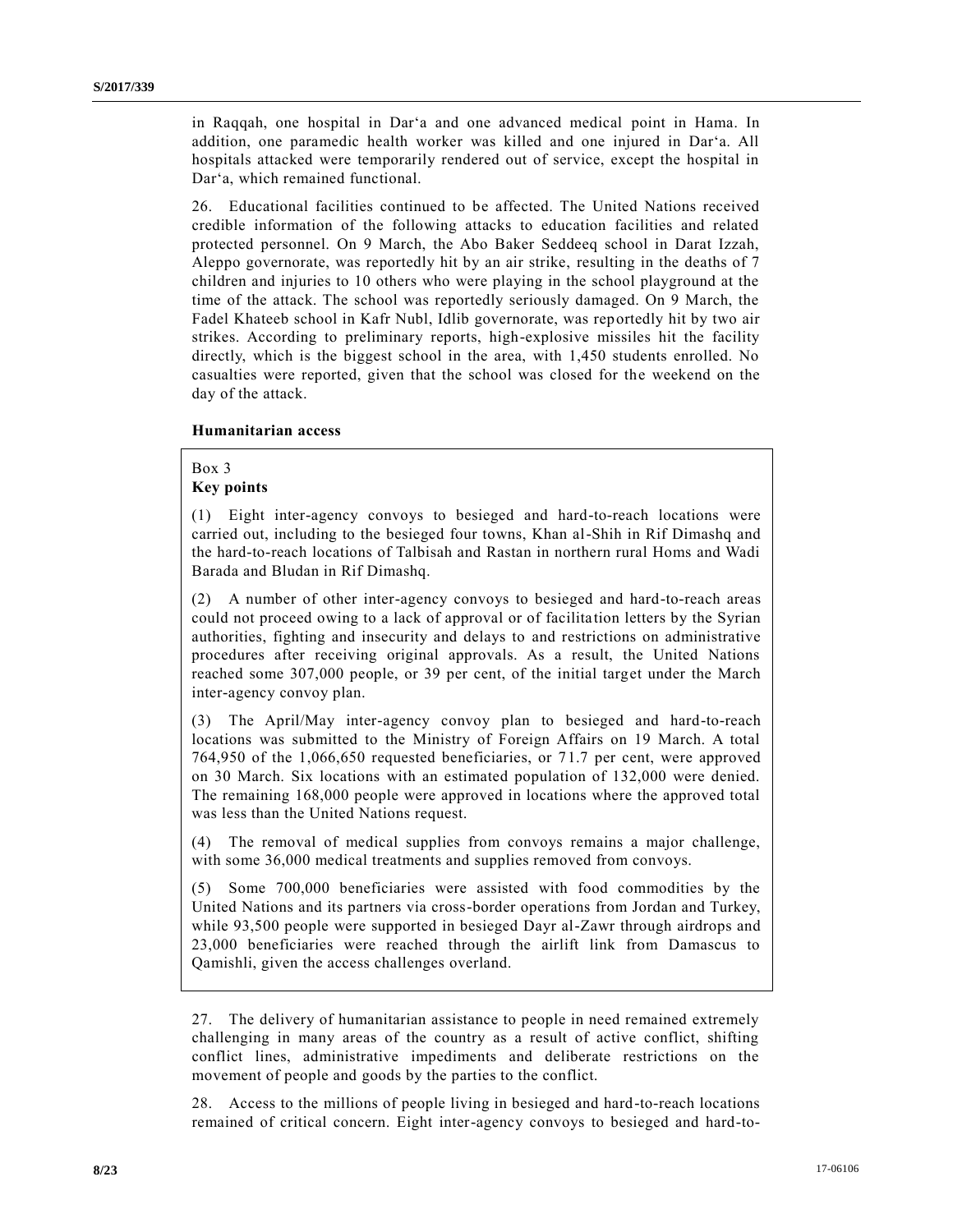reach locations were carried out, including to the besieged four towns and Khan al-Shih in Rif Dimashq. Convoys also reached the hard-to-reach locations of Talbisah and Rastan in northern rural Homs and Wadi Barada, and Bludan in Rif Dimashq. Convoys to other besieged and hard-to-reach areas, including those approved under the March inter-agency convoy plan, were unable to proceed as a result of fighting and insecurity, administrative delays by the Syrian authorities and restrictions applied by non-State armed opposition groups.

29. United Nations agencies also undertook single-agency deliveries to cross-line and hard-to-reach locations or reached those locations through their regular programmes. Moreover, NGOs, both international and Syrian, continued to provide medical, education, psychosocial and protection services, as well as some support in other sectors, in hard-to-reach locations under extremely challenging circumstances.

#### Figure II

## **United Nations inter-agency cross-line humanitarian operations: percentage of people reached each month in besieged areas, including via airdrops to Dayr al-Zawr city**



30. A combination of insecurity, deliberate interference and restrictions by the parties to the conflict continued to prevent aid delivery. For example, the majority of United Nations agencies and their partners continue to be unable to access populations in need in ISIL-controlled areas of the country, given that all plans to deliver assistance to those areas have been suspended owing to the inability to work independently and monitor activities. This is preventing the United Nations and its humanitarian partners from reaching Raqqah and most of Dayr al-Zawr governorates, as well as pockets of northern rural Aleppo, southern rural Hasakah and north-western rural Hama. The cross-border humanitarian operation through the Ramtha crossing point remained suspended during the first week of March owing to the deterioration of the security situation in Dar'a governorate, although it was subsequently restored on 9 March. During the last few weeks in March, security incidents escalated on the Salamiyah road, which is the main road to Aleppo city, hampering humanitarian deliveries there.

31. Restrictions continue by non-State armed opposition groups and other local actors. For example, humanitarian organizations have reported challenges in obtaining formal approvals from the local authorities in Kurdish-controlled areas of north-eastern Syria, causing delays to programming. Humanitarian access for the Turkey-based cross-border partners into Idlib governorate is also reportedly facing more challenges, given that non-State armed opposition groups and Security Council-designated terrorist groups are enforcing more restrictions on NGOs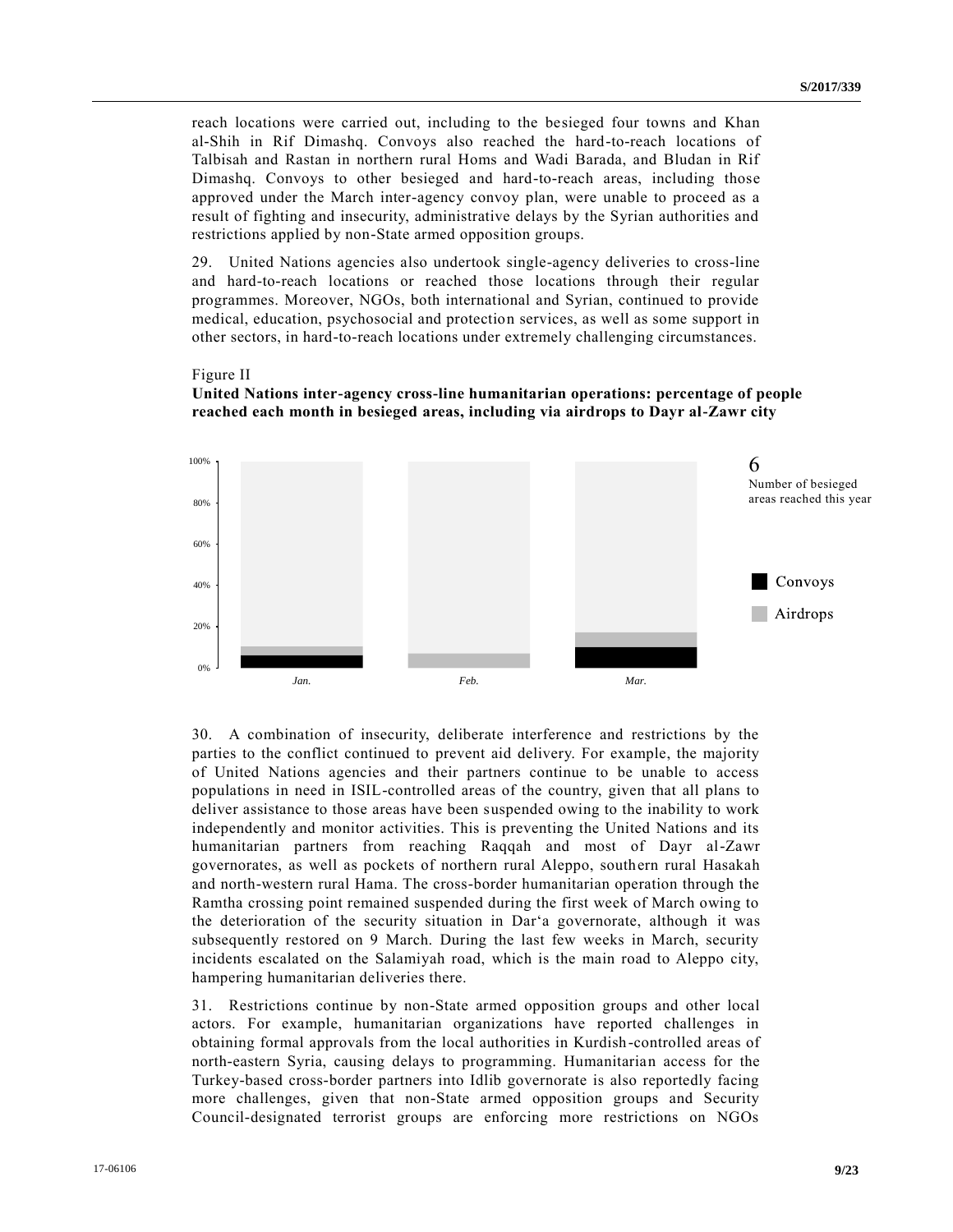operating in the governorate, including those relating to new registration demands and requests for information and interference in staffing, logistics and finances.



| $\mathbf{\hat{M}}$ 349,033 people reached |                   |                     |  |  |  |  |  |
|-------------------------------------------|-------------------|---------------------|--|--|--|--|--|
| People reached in                         | People reached in | People reached in   |  |  |  |  |  |
| hard-to-reach areas                       | besieged areas    | priority cross-line |  |  |  |  |  |
| 241,500                                   | 107,533           | areas               |  |  |  |  |  |
| $7\%$                                     | $18.7\%$          | 4 of 13             |  |  |  |  |  |
| People reached in                         | People reached in | Besieged locations  |  |  |  |  |  |
| hard-to-reach areas                       | besieged areas    | reached             |  |  |  |  |  |
| Cross-line convoys                        | Airlifts          | Airdrops            |  |  |  |  |  |
| X                                         | 52                | 18                  |  |  |  |  |  |

**10/23**<br>
Thus a model of the model of the space model of the space model of the space model of the space model of the space model of the space model of the space model of the space model of the space model of the space mod 32. Life-saving and life-sustaining medical items sufficient for nearly 36,000 treatments were removed from convoys. The treatments and supplies removed are shown in table 1. Serum drugs, renewable items (razors, scalpels blades, gauzes) and surgical equipment (forceps, scissors, needles) are consistently removed by government security bodies from midwifery kits, inter-agency emergency health kits, paediatric kits and diarrheal disease sets in inter-agency and single agency convoys, therefore hampering their functionality and causing severe deprivation to the beneficiaries. This does not include medical supplies that were scheduled to be delivered as part of the monthly inter-agency convoy plan but were unable to proceed. Furthermore, since the beginning of 2017, the World Health Organization has submitted seven single-agency requests to the Government to gain access to 14 locations in five governorates. The Government approved two requests, while five remain unanswered.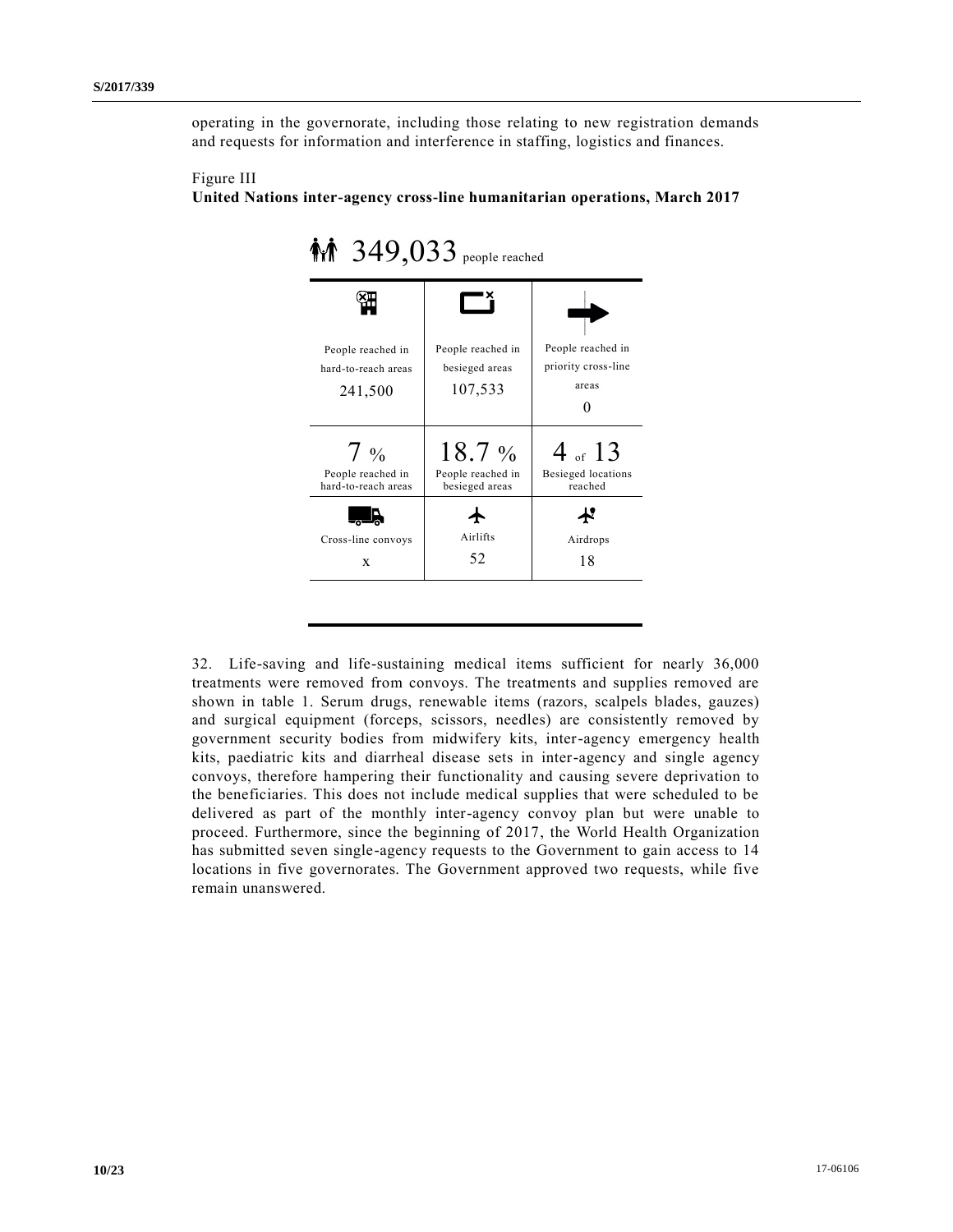| Table 1                                                        |  |
|----------------------------------------------------------------|--|
| Medical supplies removed from humanitarian convoys, March 2017 |  |

| Location             | Number of<br>treatments | Type of supplies                                                                                                                                                                                                                                                                                          |
|----------------------|-------------------------|-----------------------------------------------------------------------------------------------------------------------------------------------------------------------------------------------------------------------------------------------------------------------------------------------------------|
| Fu'ah and<br>Kafraya | 9 7 0 9                 | Serum drugs, renewable items and surgical equipment were removed<br>from inter-agency emergency health kits and diarrheal kits. Medical<br>consumables from burn kits and pneumonia kit B were reduced in<br>quantity/removed.                                                                            |
| Madaya               | 16 143                  | Serum drugs, renewable items and surgical equipment were removed<br>from inter-agency emergency health kits and diarrheal kits. Medical<br>consumables from burn kits and pneumonia kit B were reduced in<br>quantity/removed. Antiseptics from basic inter-agency emergency<br>health kits were removed. |
| Zabadani             | 3 2 1 8                 | Minor surgical instruments from surgical kits and medical<br>consumables from burn kits and pneumonia kit B were reduced in<br>quantity/removed. Antiseptics from basic inter-agency emergency<br>health kits were removed.                                                                               |
| Talbisah             | 2837                    | Inter-agency emergency health kits, diarrheal disease sets,<br>resuscitation kits and midwifery kits were not allowed to be delivered<br>and nutrition supplies were reduced in quantity.                                                                                                                 |
| Rastan               | 4 1 7 8                 | inter-agency emergency health kits, diarrheal disease sets,<br>resuscitation kits, midwifery kits and family hygiene kits were not<br>allowed to be delivered.                                                                                                                                            |

33. The United Nations inter-agency convoy plan for March requested access to 21 locations, including besieged locations, in order to reach 787,500 people. The initial response from the Government included approvals for 44 per cent of the requested plan, or 348,200 people, the lowest approval rate since March 2016, when the monthly plan process began. That total, however, increased to some 74 per cent later in March, when additional approvals for some other locations were received following intense engagement by the United Nations team on the ground. Overall, the United Nations reached some 307,000 people against the plan, or 39 per cent. Others were not reached owing to non-approval by the Syrian authorities at the outset, insecurity and fighting and delays in the issuance of facilitation letters in some instances.

34. On 19 March, the United Nations submitted an inter-agency convoy plan covering April and May. The rationale for submitting a plan for two months at a time is to allow for more flexibility. The plan included a request to reach 1,066,650 people in need across 28 besieged and hard-to-reach locations. On 30 March, the Ministry of Foreign Affairs transmitted the High Relief Committee's approvals for the March inter-agency convoy plan. A total 764,950 of the 1,066,650 requested beneficiaries, or 71.7 per cent, were approved. Nine locations were approved in full, while 13 locations were approved with conditions in the number of people who are permitted to be reached. Six locations comprising more than 132,000 people were denied. The United Nations continues to engage the Syrian authorities in finding a way to improve the inter-agency convoy process.

35. Individual agencies continued to submit requests for single-agency convoys. For example, the World Food Programme (WFP) submitted 1,820 official requests to obtain facilitation letters to transport food assistance to targeted locations across the country, the vast majority of which are regularly accessible areas. Of those, 16 requests did not receive approval or a response from the relevant authorities, thus preventing the delivery of food assistance to 68,525 people in Homs, Dar'a and Rif Dimashq governorates.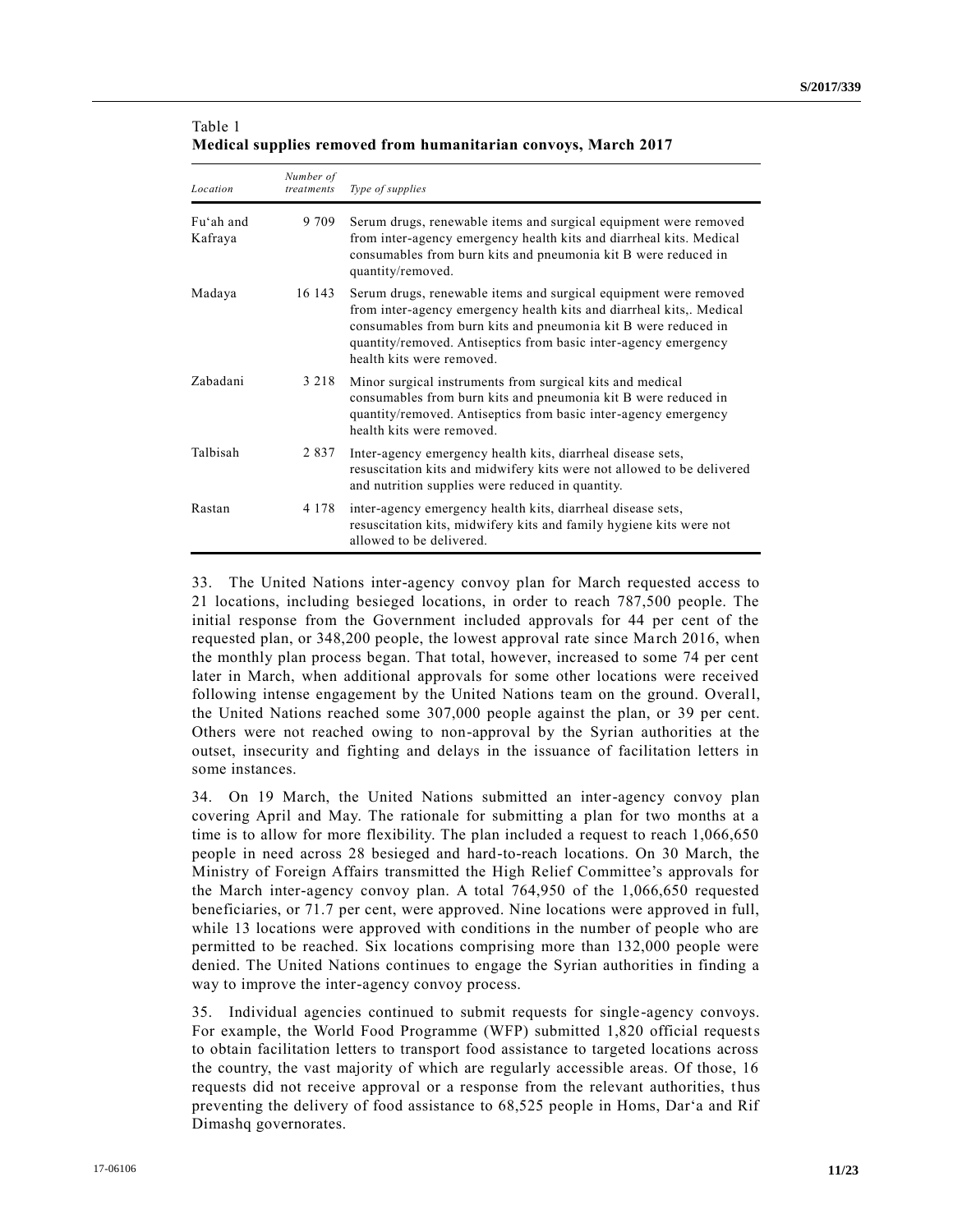36. The Nusaybin/Qamishli crossing in Hasakah governorate has been temporarily closed by the Turkish authorities since 27 December 2015 because of security concerns. Hasakah governorate also remains largely inaccessible by road for United Nations agencies from within the Syrian Arab Republic owing to insecurity and the presence of ISIL along the routes. The United Nations continues with airlifts from Damascus to Qamishli airport to deliver multisectoral assistance.

### **Humanitarian response**

37. In March, United Nations humanitarian agencies and partners continued to reach millions of people in need through all modalities from within the Syrian Arab Republic and across borders (see table 2). In addition to the United Nations and partners, NGOs continued to deliver valuable assistance to people in need, in line with previous months. The Government continued to provide basic services to those areas under its control and in many areas beyond its control.

Table 2

### **Number of people reached by United Nations organizations, March 2017**

| Organization                                                                      | Number of people reached |
|-----------------------------------------------------------------------------------|--------------------------|
| Food and Agriculture Organization of the United Nations                           | 31 000                   |
| International Organization for Migration                                          | N/A                      |
| Office of the United Nations High Commissioner for Refugees                       | 264 000                  |
| United Nations Children's Fund                                                    | 2 600 000                |
| United Nations Development Programme                                              | 2 773 000                |
| United Nations Population Fund                                                    | 172 000                  |
| United Nations Relief and Works Agency for Palestine Refugees in the<br>Near East | 430 000                  |
| World Food Programme                                                              | 4 100 000                |
| World Health Organization                                                         | 456 000                  |

38. Cross-border deliveries continued from Jordan and Turkey into the Syrian Arab Republic under the terms of resolutions [2165 \(2014\),](http://undocs.org/S/RES/2165(2014)) [2191 \(2014\),](http://undocs.org/S/RES/2191(2014)) [2258](http://undocs.org/S/RES/2258(2015))  [\(2015\),](http://undocs.org/S/RES/2258(2015)) and [2332 \(2016\)](http://undocs.org/S/RES/2332(2016)) (see figure IV). In line with those resolutions, the United Nations notified the Syrian authorities in advance of each shipment, including content, destination and number of beneficiaries. The United Nations Monitoring Mechanism for the Syrian Arab Republic continued its operations, monitoring 521 trucks used in 24 convoys by six United Nations agencies, confirming the humanitarian nature of each and notifying the Syrian authorities after each shipment. The Mechanism continued to benefit from excellent cooperation with the Governments of Jordan and Turkey.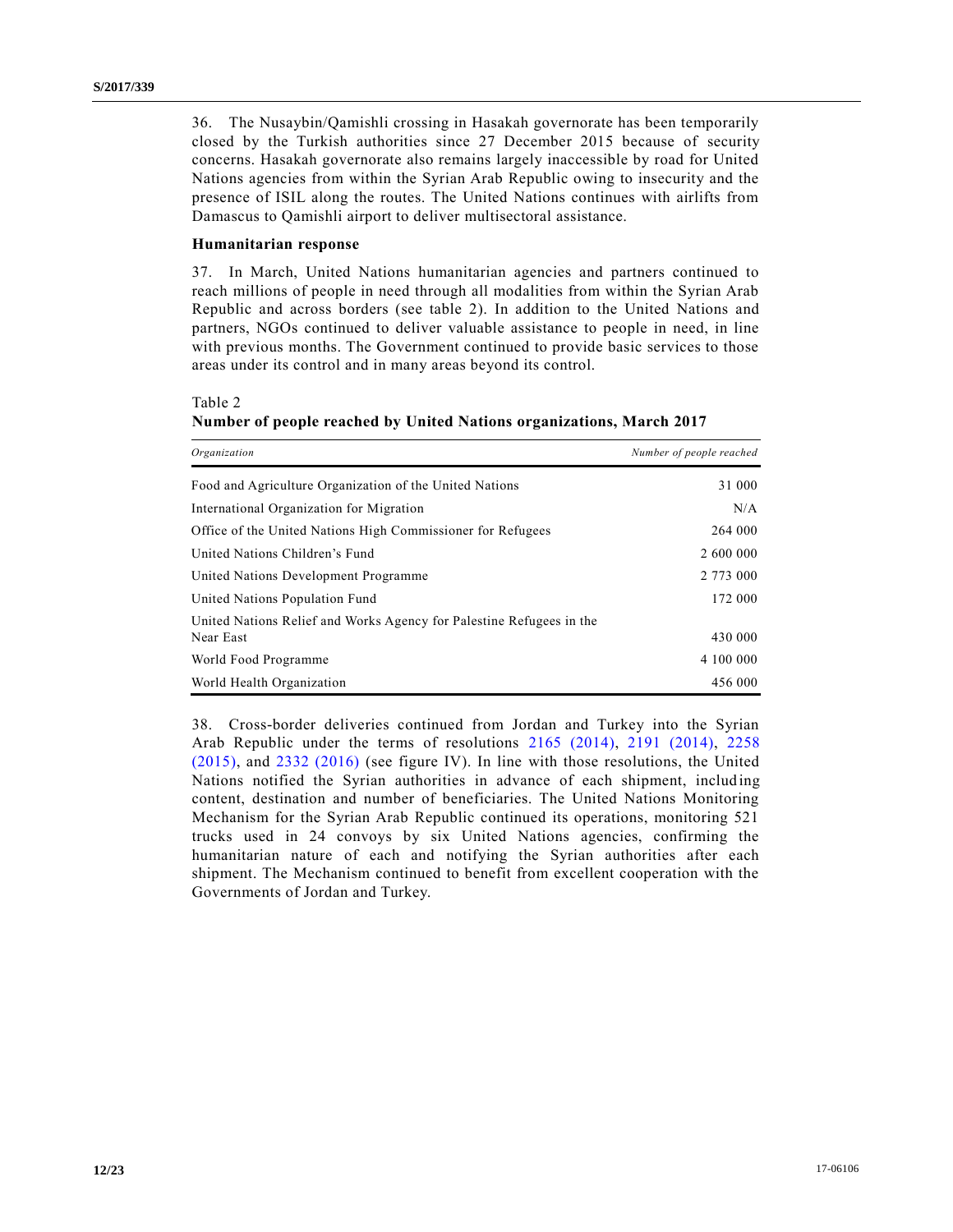## Figure IV **Number of beneficiaries assisted by the United Nations and its partners, by cluster, through cross-border humanitarian deliveries, March 2017**



39. Inter-agency convoys completed in March are listed in table 3. In total, the United Nations undertook eight inter-agency convoys, with all except the Bludan convoy as part of the March inter-agency convoy plan. In March, the logistics cluster on behalf of United Nations agencies completed 18 airdrop rotations to besieged Dayr al-Zawr city, airdropping quantities for some 42,000 people to receive a full food ration. A total of fifty-two airlift rotations to Qamishli were completed, airlifting a total of 1,975 tons of WFP food and other supplies on behalf of other humanitarian actors. Doing so enabled WFP to provide assistance for 188,550 people in the governorate of Hasakah. That assistance included 4,210 food rations sufficient to assist 21,050 Iraqi refugees from Mosul hosted in the Hawl refugee camp. Using stock airlifted to Qamishli, WFP delivered 7,300 ready-to-eat rations to Tall Abyad, Suluk and Ayn Isa in northern Raqqah governorate (under Kurdish control), providing support to 36,500 people in the area for the first time since July 2015, as well as 7,000 ready-to-eat rations for 35,000 newly displaced people in the hard-to-reach area of Manbij.

### Table 3

### **Inter-agency cross-line humanitarian convoys, March 2017**

| Date     | Location          | Requested target<br>(number of beneficiaries) | Targeted<br>people reached | Type of assistance |
|----------|-------------------|-----------------------------------------------|----------------------------|--------------------|
| 14 March | Fu'ah and Kafraya | 20 000                                        | 20 000                     | Multisectoral      |
| 14 March | Madaya            | 40 000                                        | 39 600                     | Multisectoral      |
| 14 March | Zabadani          |                                               | 400                        | Multisectoral      |
| 24 March | Wadi Barada       | 30 000                                        | 24 500                     | Multisectoral      |
| 27 March | Bludan            | N/A                                           | 25 000                     | Multisectoral      |
| 27 March | Talbisah          | 101 500                                       | 84 500                     | Multisectoral      |
| 30 March | Khan al-Shih      | 6 0 0 0                                       | 6 000                      | Multisectoral      |
| 30 March | Rastan            | 107 500                                       | 107 500                    | Multisectoral      |

40. A national polio campaign was conducted from 12 to 16 March. Preliminary results indicate that 2.1 million of 2.7 million children under five years of age, or a coverage rate of 76.68 per cent, were vaccinated against polio from inside the Syrian Arab Republic in all governorates except Idlib, Raqqah city and part of rural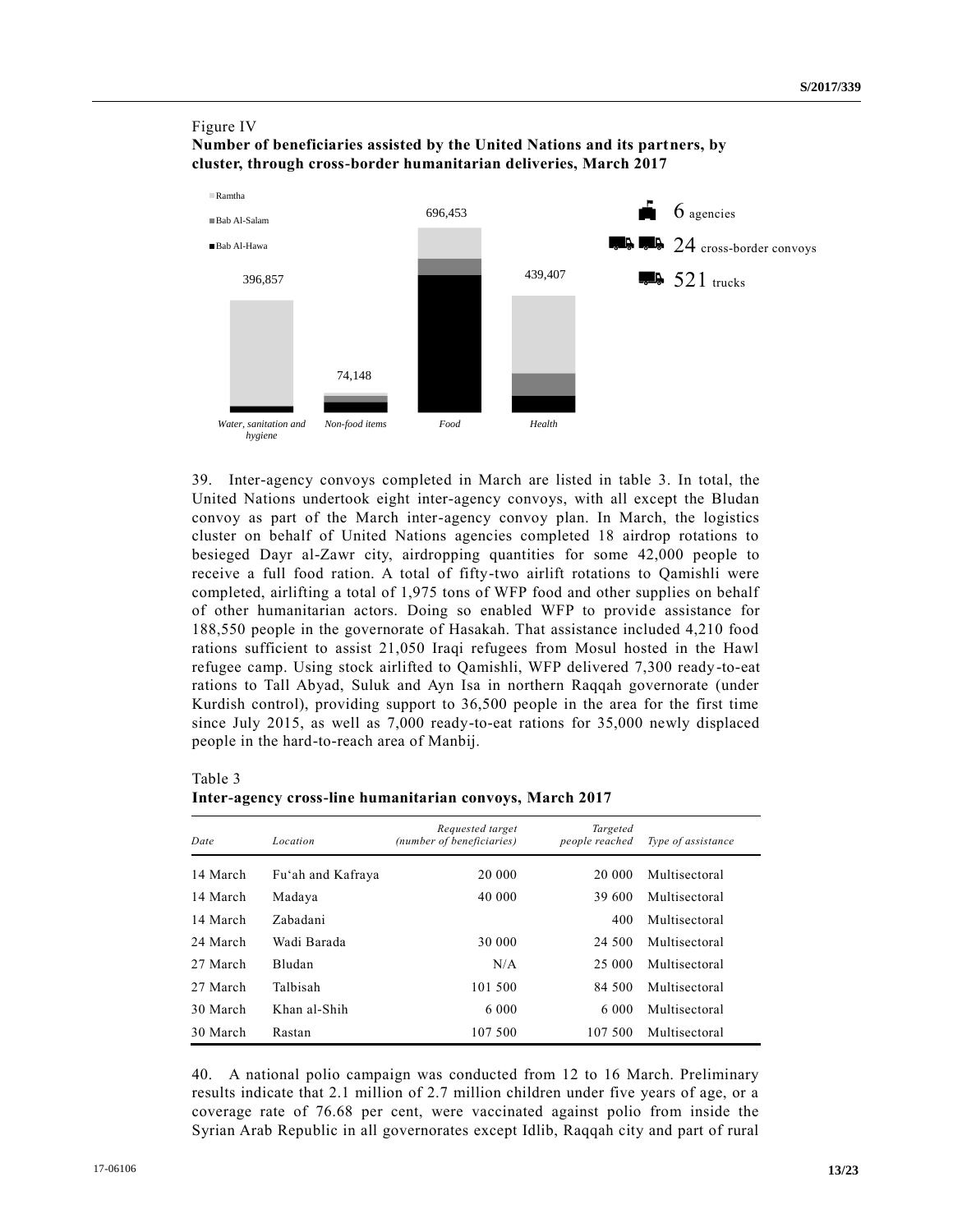Aleppo. An additional 60,000 children in Idlib and Aleppo were reached via crossborder partners. Final coverage results will be available by the second week of April. Separately, some 9,000 children under five years of age were reached with routine immunization, including measles, in eastern Ghutah from 18 to 25 March through the Syrian Arab Red Crescent.

41. The United Nations Children's Fund (UNICEF) facilitated the completion of emergency repairs of the Wadi Barada and Ayn al-Fijah pipelines to Damascus to ensure adequate water production for the spring season. Support for pump rehabilitation will continue to ensure adequate water supplies to Damascus during the dry season. In Aleppo, UNICEF has supported efforts to resume water pumping from the Khafsah plant at the Euphrates River since mid-March. As a result, many neighbourhoods in the city received water through the municipal network.

42. The Russian Federation sent information bulletins to the United Nations through the Russian Centre for the Reconciliation of Opposing Sides in the Syrian Arab Republic that outlined the provision of bilateral humanitarian assistance. Other Member States also continued to provide bilateral and other forms of humanitarian assistance.

## **Visas and registrations**

43. A total of 40 new visa requests were submitted. Of those, a total of 11 applications were approved, none were rejected and 29 remain pending. Ten new visa requests from earlier months were approved, while 13 remain pending. A total of 75 visa renewal requests were submitted in February, of which 49 were approved and 26 remain pending. A further 11 visa renewals submitted in earlier months were also approved.

44. A total of 17 international NGOs are registered with the Government of the Syrian Arab Republic to operate in the country. Four more international NGOs are in the process of completing registration. Those organizations continued to face a series of administrative hurdles and restrictions that affect their ability to operate, including in gaining permission to undertake independent needs assessments. Some 216 national NGOs are authorized to operate in the Syrian Arab Republic. One national NGO in Damascus received authorization to operate during March, while one national NGO in Aleppo was removed from the list. The national NGO in Aleppo that was removed from the list was a major partner for many United Nations agencies in the city.

#### **Safety and security of humanitarian personnel and premises**

45. On 5 March, two mortar shells landed 150 metres east of the Four Seasons Hotel in Damascus where United Nations staff reside, causing minor damage to a room used by WFP.

46. On 10 March, the office of one national NGO operating south-east of Idlib city was raided by a non-State armed opposition group. None of the staff were in the building at the time, but some equipment was confiscated. The raids were reportedly conducted in reaction to the NGO celebration of International Women's Day on 8 March.

47. On 13 March, one mortar landed on the UNRWA Shafa Amr collective shelter in Qabun, Damascus, causing minor damage to the building, while three more landed in the vicinity.

48. On 27 March, one Syrian Arab Red Crescent volunteer and an engineer and technicians were reportedly killed as a result of an aerial attack while at the Tabaqah dam in Raqqah to undertake an assessment to conduct repairs and stabilize the dam.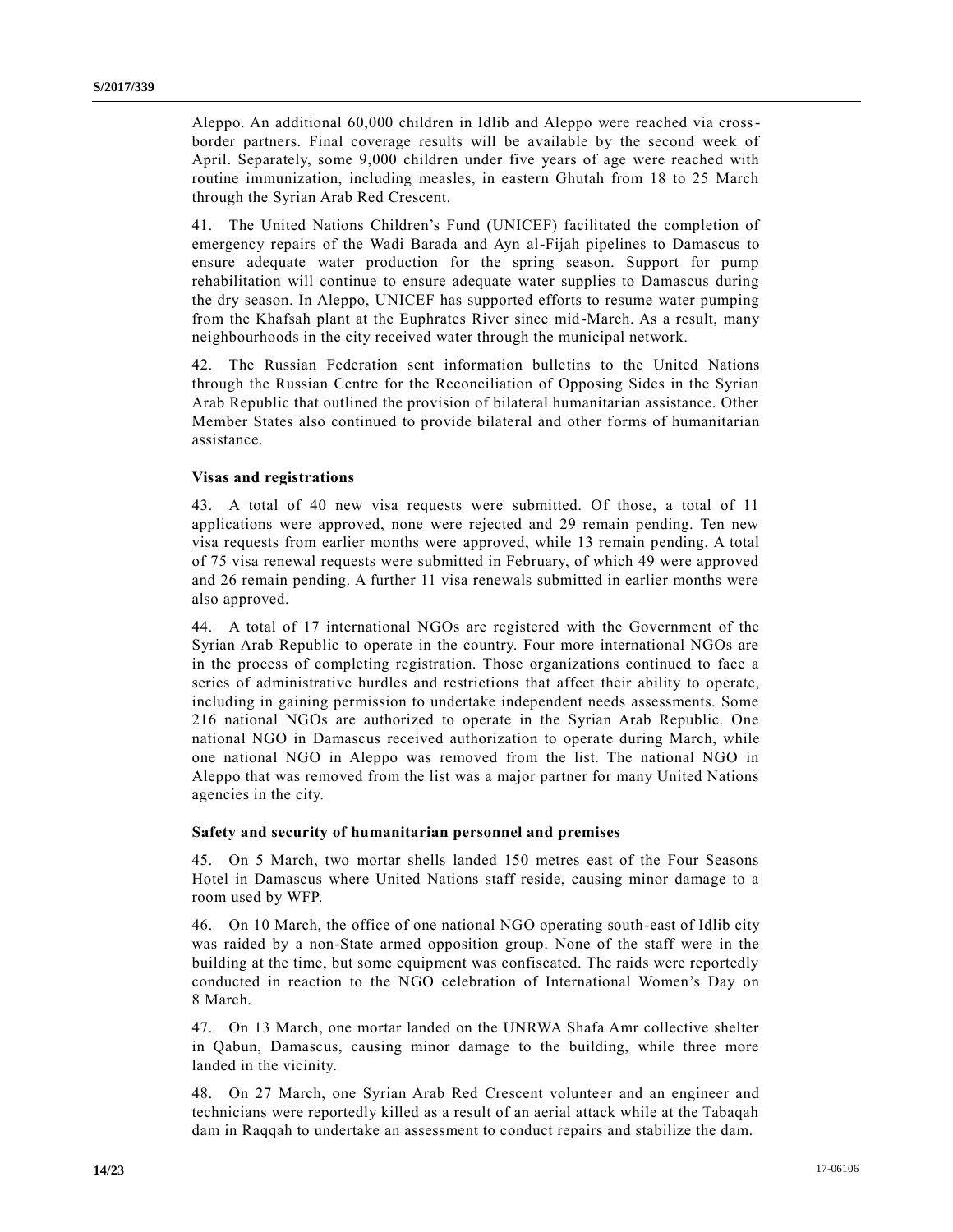49. Since the beginning of the conflict, dozens of humanitarian workers have been killed, including 21 staff members of the United Nations (of which 17 were UNRWA staff members), 65 staff members and volunteers of the Syrian Arab Red Crescent and 8 staff members and volunteers of the Palestine Red Crescent Society. In addition, many staff members of international and national NGOs are reported to have been killed. A total of 27 United Nations staff, including 1 United Nations Development Programme staff and 26 UNRWA area staff, are detained or currently missing.

## **III. Observations**

50. I remain deeply troubled by the situation on the ground for civilians in many parts of the Syrian Arab Republic. Explosive weapons continue to be fired into populated areas, not only indiscriminately killing and injuring people, but also destroying and damaging housing and vital infrastructure. The building blocks of civilian life upon which ordinary Syrians depend continue to be damaged, destroyed and rendered unusable, including bakeries, water stations, hospitals, schools and places of worship. As a result, civilians continue to bear the brunt of this crisis each and every day.

51. Humanitarian deliveries continue to be prevented from reaching the large number of people who desperately need help. I am concerned about the rise in administrative and other bureaucratic restrictions by all parties on the ground, including the Syrian authorities and non-State armed groups and others in Idlib, as well as local authorities in north-eastern Syria. I salute the tireless efforts of United Nations humanitarian agencies, the Syrian Arab Red Crescent, ICRC and international and national NGOs on the ground. They continue to ensure that millions of people receive assistance each month in a difficult and high-risk environment. Humanitarians stand ready to scale up these efforts but this requires all parties to genuinely facilitate the work.

52. I note the recent evacuations from the besieged neighbourhood of Wa'r in Homs city as part of a local agreement between the Government and local representatives in Wa'r. The United Nations has not been involved in the negotiations or evacuations around such agreements, which do not appear to meet international legal standards or adhere to humanitarian principles. The United Nations has repeatedly expressed its concern at any local agreement that is preceded by the decimation of an area and results in the forced displacement of some parts of the civilian population. I would like to remind parties involved in such agreements that, under international humanitarian law, the forced displacement of civilians for reasons relating to the conflict is permissible solely in order to guarantee their security or for imperative military necessity. Forced displacement for any other reason relating to the conflict is prohibited and may constitute a war crime. Any evacuation of civilians must be safe, voluntary and to a place of their choosing. Parties must treat those leaving with dignity and without fear of harm. Those displaced must be allowed to return voluntarily to their homes as soon as the situation allows.

53. Round five of the political negotiations in Geneva progressed towards obvious points of commonality between invitees on the basis of the discussions around the agreed agenda, not least of which was the assertion by all present that there should be no constitutional or security vacuum as a negotiated political transition is implemented. This was an important step and represents a deepening of the process to include the emergence of other points of commonalities and a greater understanding of what is required if a political transitional process is to be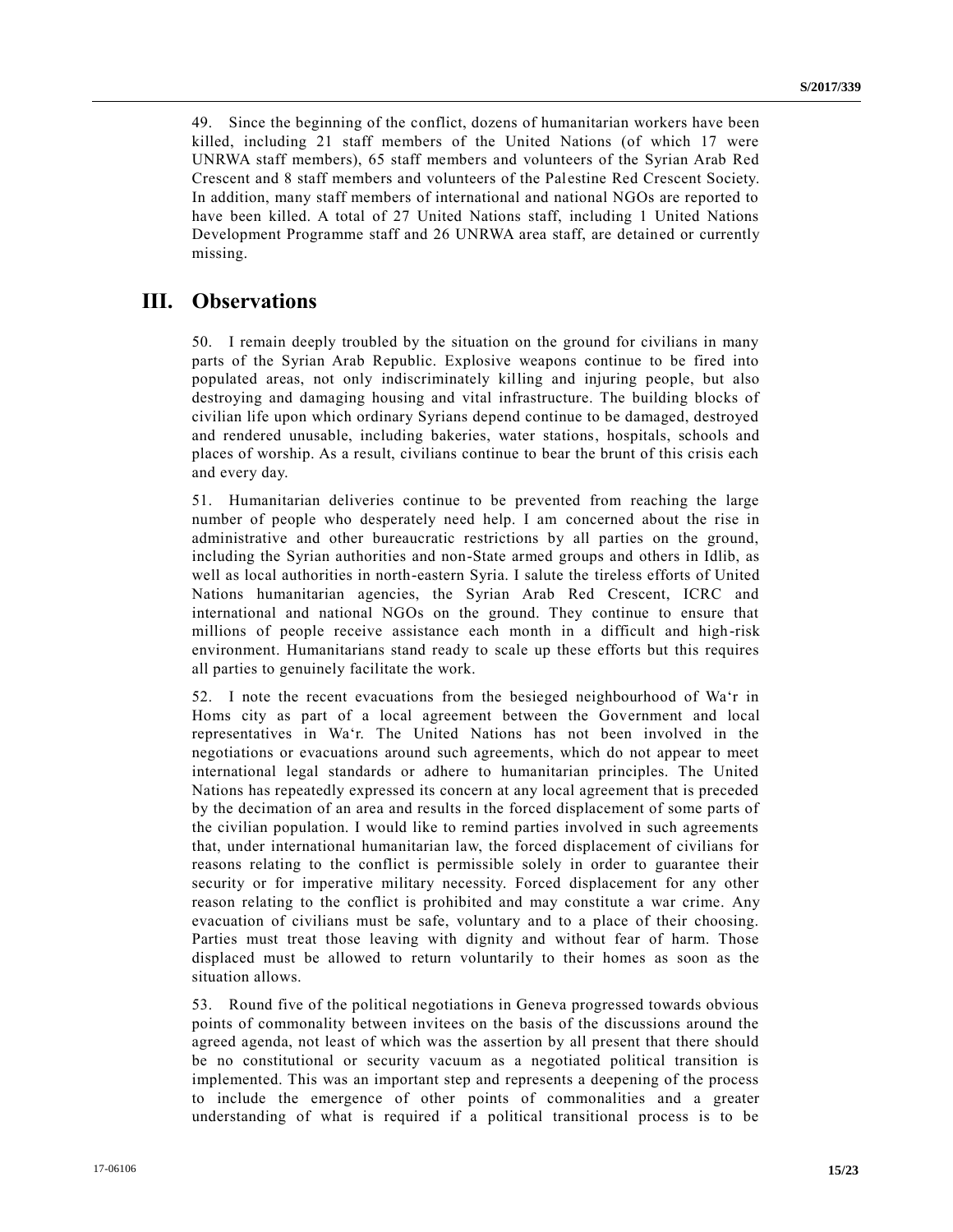successfully negotiated among Syrians in accordance with resolution [2254 \(2015\)](http://undocs.org/S/RES/2254(2015)) and the Geneva communiqué.

54. The steady work undertaken by the invitees should not be underestimated or dismissed. It is precisely what is required if they are to move further along the track to a political solution through dialogue to peace. It is therefore significant that, at the end of the negotiations, they evinced a willingness to intensify consultations with the United Nations between negotiations so that further progress may be made during the next round as quickly as possible to solve the conflict in the country. Accordingly, notwithstanding the worrying situation on the ground and the likely continuance of adverse incidents, invitees demonstrated a new maturity and commitment to continuing the process notwithstanding all the political and milita ry difficulties.

55. The United Nations continues to call for an adherence to and strengthening of the ceasefire and continued engagement to ensure that humanitarian aid is received by those most in need. The linkages between the ceasefire, humanitarian a ccess and political progress remain a reality. While I am confident that progress can be made in Geneva, I remain concerned that the scope for success in the political process can be undermined by the deteriorating reality on the ground, which has an impact on civilians more than any actor. I continue to call upon parties on the ground to commit to the protection of civilians and to continue to engage on political, military and humanitarian tracks, with a view to ending this conflict.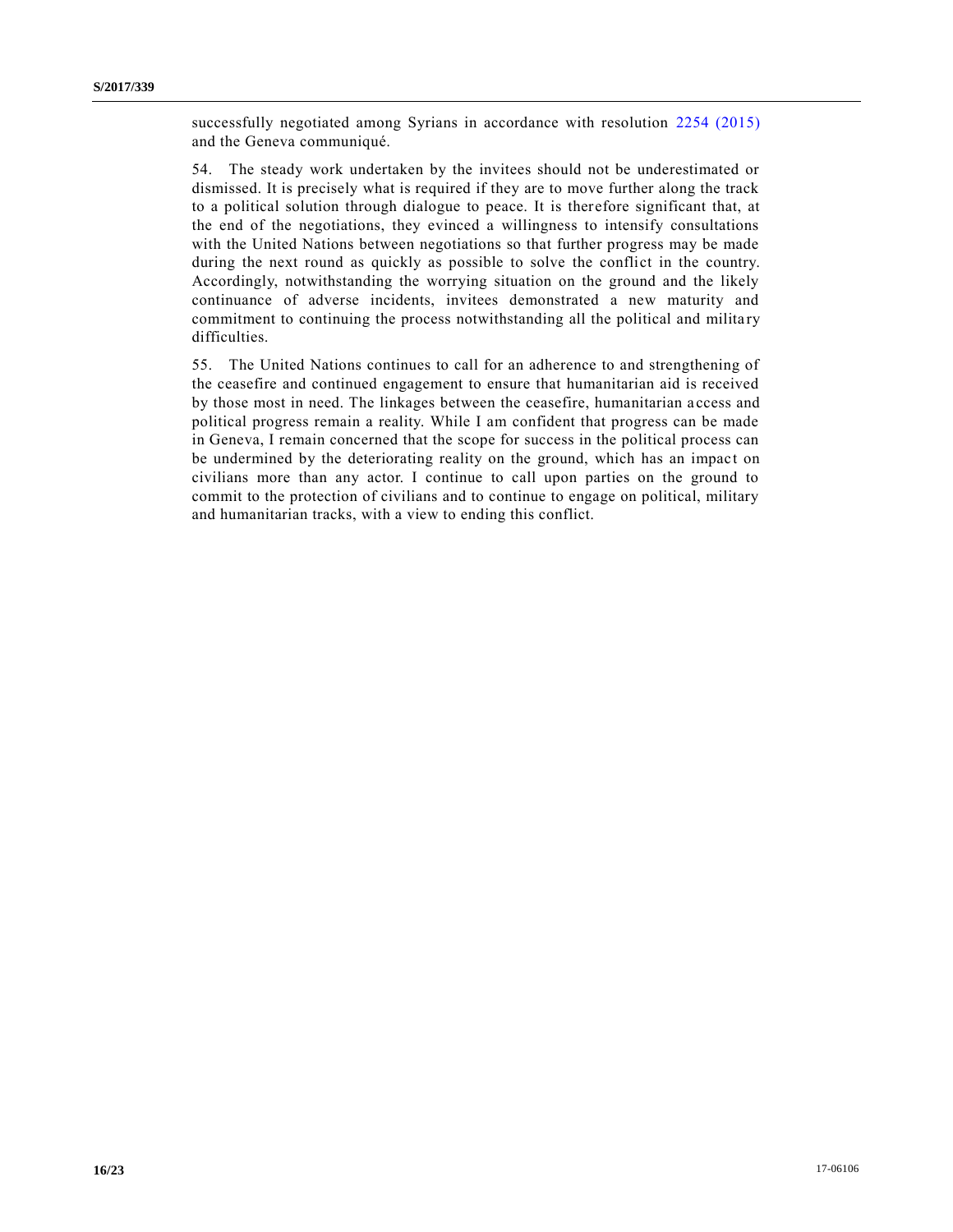## **Annex**

## **Incidents affecting civilians recorded by the Office of the United Nations High Commissioner for Human Rights, March 2017***<sup>a</sup>*

#### *Rif Dimashq and Damascus governorates*

- On 2 March, one civilian was reportedly killed by a ground-based strike in opposition-held Madaya.
- On 2 March, one civilian was reportedly killed and several wounded in air strikes that hit a residential area of a non-State armed opposition groupcontrolled part of Harasta.
- On 3 March, one civilian was reportedly killed in air strikes that hit a residential area of non-State armed opposition group-controlled Irbin.
- On 5 March, one civilian was allegedly killed in ground-based strikes on non-State armed opposition-held Duma.
- On 7 March, two civilians, including one child, were allegedly killed in air strikes on the part of Harasta held by non-State armed opposition groups.
- On 9 March, a series of ground-based strikes hit a residential area in non-State armed opposition group-held Hammurah, resulting in the alleged death of five civilians, including two women and one child, and injuries to an unknown number of others.
- On 11 March, two consecutive explosions were reported in the area of Bab al-Saghir, in the district of Shaghur in central Damascus, allegedly killing at least 40 people and injuring more than 120 others, including Iraqi citizens, according to pro-government sources. The Office of the United Nations High Commissioner for Human Rights (OHCHR) received a list of 16 names of members of Syrian security forces who were allegedly killed in the attack but was unable to independently confirm the number of civilians killed.
- On 12 March, one civilian woman was allegedly killed and another woman and her two children injured owing to ground-based strikes on opposition-held Buqayn.
- On 15 March, one civilian was reportedly shot by a sniper in Buqayn on 14 March. He was among the four civilians evacuated to Damascus. However, he died from his injuries on 17 March.
- On 15 March, two successive explosions occurred in government-held Damascus: one inside the Palace of Justice in the central area of Hamidiyah and the other in a restaurant in the Rawda neighbourhood. In the first incident, OHCHR received a list of 13 lawyers who were reportedly killed in the blast but was unable to confirm the total number of civilian casualties. Islamic State in Iraq and the Levant (ISIL) claimed responsibility for the two attacks through an online media outlet known to be affiliated with them. The number of civilian casualties caused by the second explosion is unknown.

<sup>&</sup>lt;sup>a</sup> In line with resolution [2258 \(2015\),](http://undocs.org/S/RES/2258(2015)) the present description of developments on the ground, and the incidents during the month that OHCHR has been able to corroborate, relates to the compliance with resolutions [2139 \(2014\),](http://undocs.org/S/RES/2139(2014)) [2165 \(2014\)](http://undocs.org/S/RES/2165(2014)) and [2191 \(2014\)](http://undocs.org/S/RES/2191(2014)) by all parties in the Syrian Arab Republic. The information is provided without prejudice to the work of the Task Force on the Ceasefire of the International Syria Support Group. The reporting is not a comprehensive listing of all violations of international humanitarian law and violations and abuses of international human rights law that took place in the Syrian Arab Republic during the reporting period.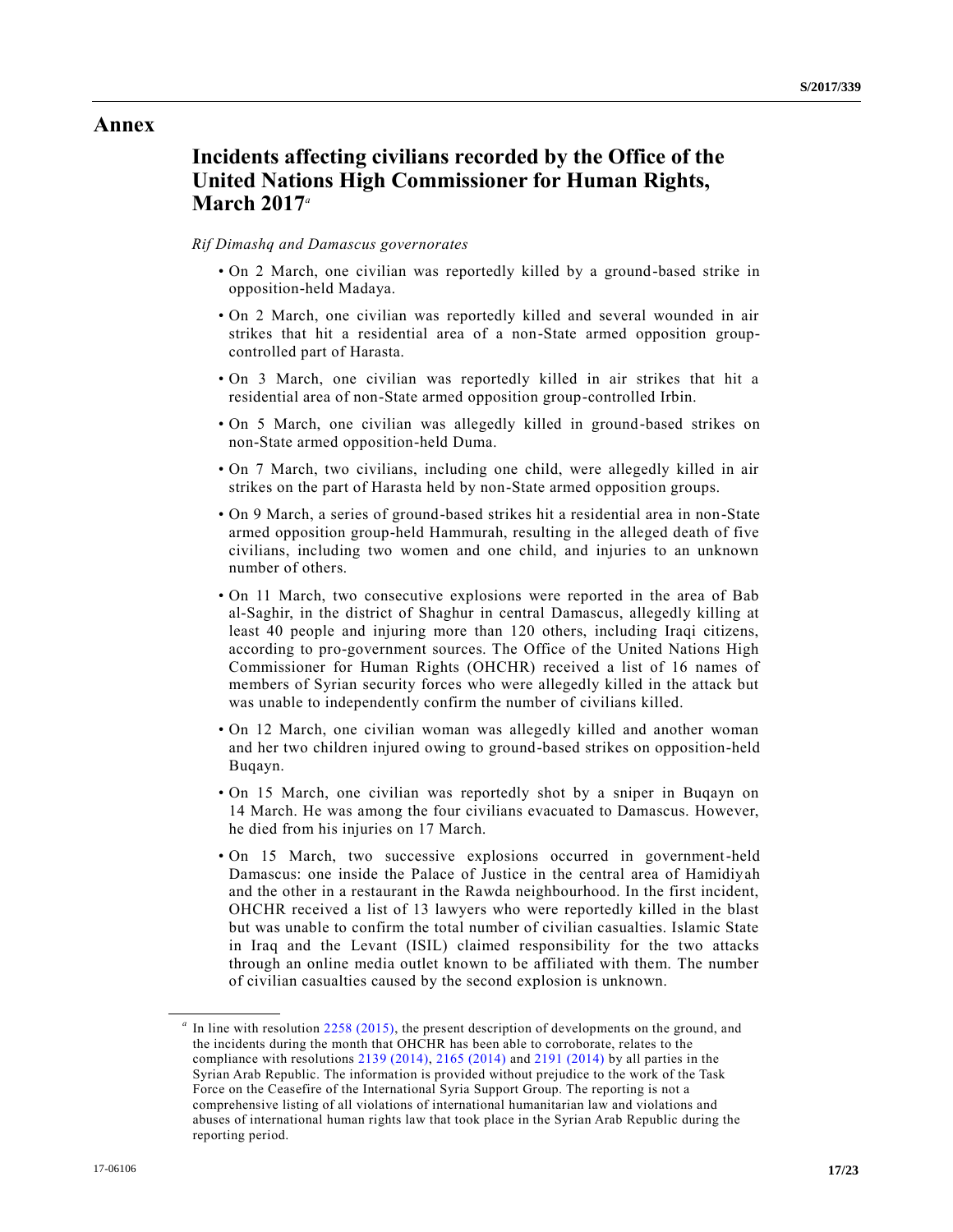- On 16 March, one 15-year-old boy was reportedly shot in the head by a sniper and severely wounded. He survived but was reportedly in urgent need of surgery.
- On 16 March, one child was allegedly hit in the head by sniper fire in the vicinity of the Hezbollah-run Shabak checkpoint in Madaya.
- On 18 March, one man with a mental disability was allegedly shot dead by a sniper near the Hezbollah-run Bin al-Shaikh checkpoint. One of his relatives, who tried to rescue him, was also struck by sniper fire and reportedly died on 20 March.
- On 19 March, a market in Irbin was hit by ground-based strikes, allegedly killing five civilians, including one child.
- On 19 March, four members of a local humanitarian group were allegedly killed in an air strike as they were rescuing civilians following a previous air strike in non-State armed opposition group-held Jawbar.
- On 19 March, one child was allegedly killed by sniper fire in the vicinity of the Hezbollah-run Abd al-Majid checkpoint. Another civilian was allegedly shot in the head by a sniper that same day, near the same checkpoint, and died on 21 March. One civilian who tried to help him was also reportedly shot and died two days later.
- On 19 March, one civilian man was reportedly killed as a result of being shot dead by a sniper near the Bin al-Sheikh checkpoint.
- On 20 March, air strikes reportedly killed two civilians, including one child, and injured 15 others in non-State armed opposition group-held Hammurah.
- On 22 March, two civilians were allegedly injured owing to ground-based strikes on the residential area of Sha'alan, in the centre of Damascus.
- On 25 March, an airstrike hit Rawda and Baladia streets, in Hammurah, eastern Ghutah, reportedly killing 18 civilians, including 7 women and 3 children, and injuring 70 others, including 25 children and 20 women. The impact reportedly damaged or destroyed some 90 houses, 35 shops and 1 mosque.

#### *Dar'a governorate*

- On 1 March, in the village of Al-Qusayr, the ISIL-affiliated Khalid ibn al-Walid Army allegedly executed a 40-year-old woman for alleged "blasphemy" after reportedly depriving her of her liberty for 16 days.
- On 7 March, one child was allegedly killed by an air strike on the non-State armed opposition group-held town of Sahwa in rural eastern Dar'a.
- On 10 March, three civilians, including two women, were allegedly killed in ground-based strikes launched on the government-held area of Sahhari and in the vicinity of the airport.
- On 11 March, one civilian was reportedly killed in a ground-based strike on the non-State armed opposition group-held village of Eastern Ghariyah.
- On 12 March, one civilian was reportedly killed and six others injured in a ground-based strike conducted on the government-controlled part of Dar'a city.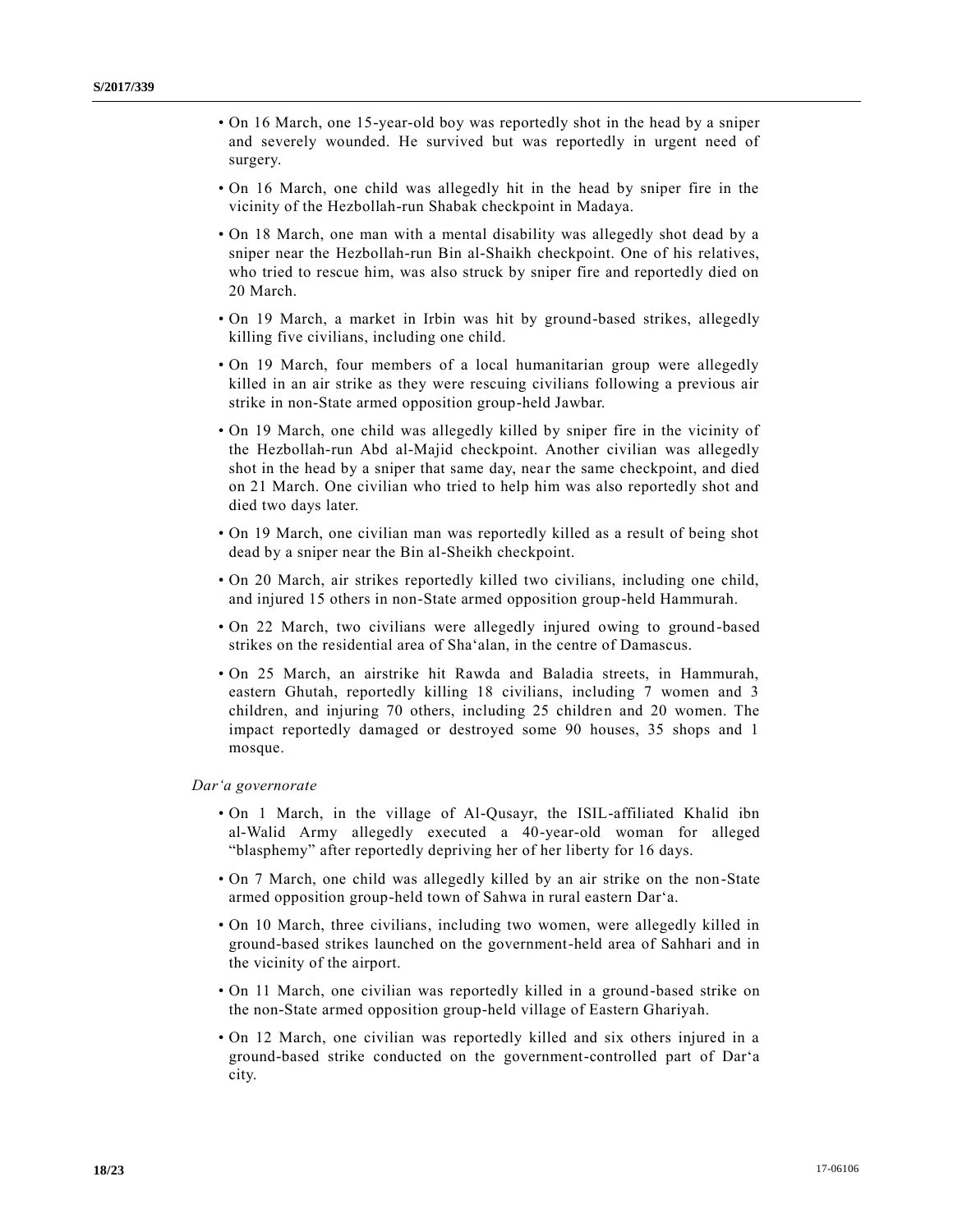- On 12 March, one doctor treating the wounded near the front line was allegedly killed in an air strike on the non-State armed opposition group-held area of Dar'a Al-Balad, Dar'a city.
- On 13 March, one medical worker and his wife were reportedly killed in an air strike on the non-State armed opposition group-held area of Tariq al-Sadd.
- On 14 March, a civilian woman was reportedly killed in an air strike on the non-State armed opposition group-held town of Sayda in eastern rural Dar'a.
- On 14 March, one child was reportedly killed owing to ground-based strikes on the government-controlled Dar'a neighbourhood of Sahhari. Another child was reportedly killed on the same day in ground-based strikes on the eastern part of the Dar'a Al-Balad area held by non-State armed opposition groups .
- On 17 March, one civilian was reportedly publicly executed in Tasil by the Khalid ibn al-Walid Army for alleged "blasphemy".
- On 18 March, one civilian living in Tasil was reportedly killed by ground based strikes.
- On 20 March, one civilian was allegedly killed by an improvised explosive device close to the city of Khabab in northern Dar'a.
- On 20 March, two civil defence members were reportedly killed as their car hit an explosive device in the non-State armed opposition group-held area of Al-Mukhayyam
- On 21 March, two hors de combat fighters from the city of Nawa were reportedly executed by Khalid ibn al-Walid Army in the area of Tall al-Shatara. They had allegedly been kidnapped several months earlier.

#### *Aleppo governorate*

- On 4 March, air strikes hit residential areas in the ISIL-controlled district of Khafsah, near Manbij, reportedly killing four civilians from one family and injuring three others.
- On 6 March, four civilians, including one woman and one child, were allegedly killed when an explosive device went off at the outskirts of Khafsah town in eastern rural Aleppo.
- On 11 March, three civilians were allegedly killed as a result of an explosive device that detonated in Bab town.
- On 14 March, four civilians were allegedly killed when an explosive device detonated while they were walking in Bab town in eastern rural Aleppo. While OHCHR cannot determine who planted the device, ISIL has been known to plant such explosives in areas under its control, in particular before withdrawing.
- On 20 March, one woman was killed and her three children injured when air strikes hit residential areas in non-State armed opposition group-held Ma'rat al-Atarib in western rural Aleppo.
- On 22 March, government-allied militias broke in and appropriated empty houses of civilians in the Sayf al-Dawlah neighbourhood of Aleppo city. Reports indicated that those responsible claimed that the owners of the houses were absent and could have fled the country.
- On 23 March, ground-based strikes hit the government-controlled 3000 housing project in the Hamdaniyah area of Aleppo city. The facility reportedly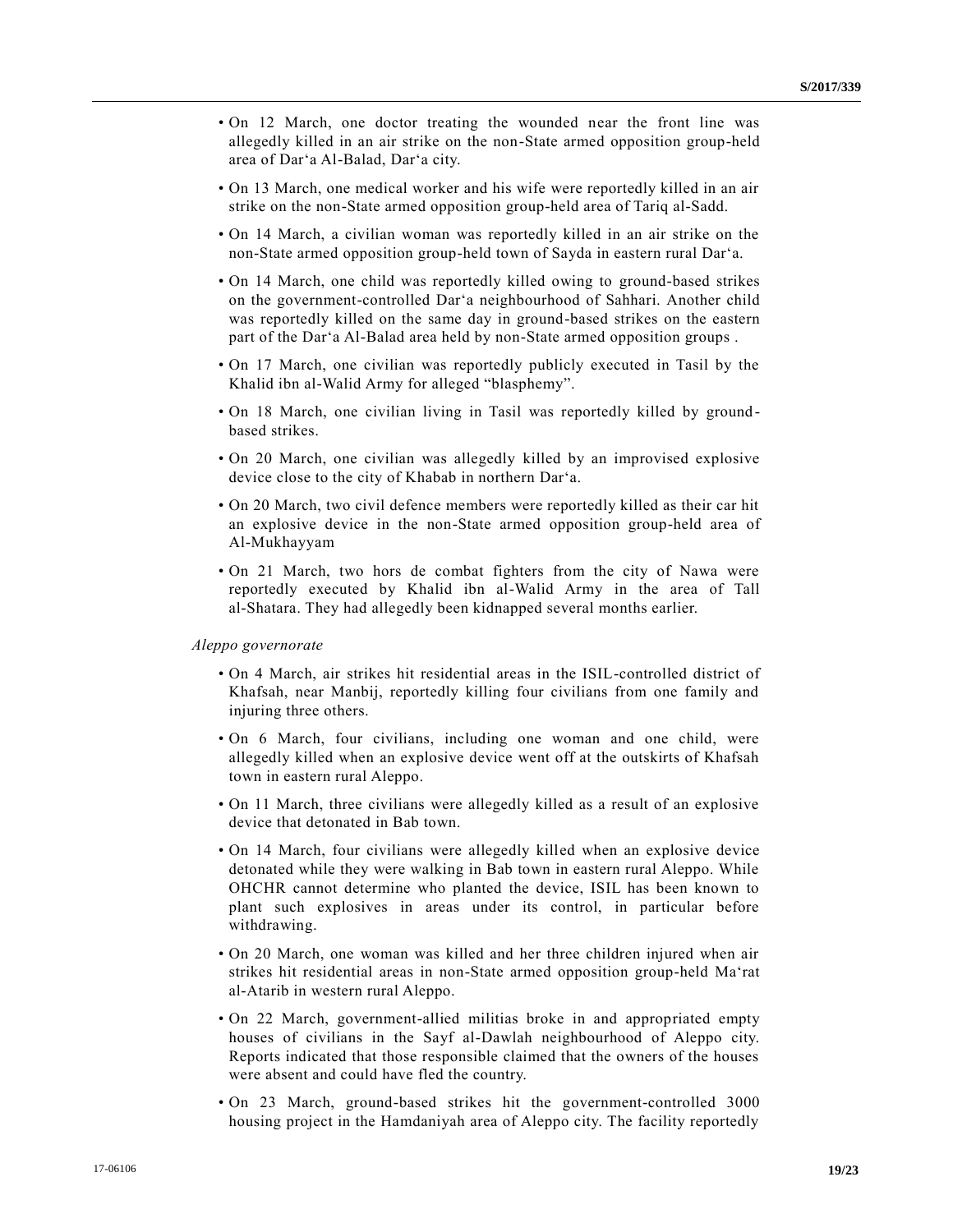hosted many displaced persons from other areas of Aleppo. Five children were allegedly killed in the strikes — four girls between 8 and 13 years of age and one boy — and at least three other children were injured. The children were playing in the street when more than seven mortar rounds fell on the area.

### *Idlib governorate*

- On 5 March, air strikes hit residential areas in Kafr Nubl, south of Idlib, reportedly killing 6 civilians, including 1 child, and injuring 17 others, including 1 reporters and 1 news editor at the local Radio Fresh. An on-duty civil defence volunteer was also injured during the attack.
- On 9 March, air strikes hit residential areas of Kafr Nubl, allegedly killing five civilians, including three children and one woman. The school of Fadhl al-Khatib, considered the largest in the area, was hit and damaged.
- On 9 March, two children were reportedly killed when a missile that had failed to explode on impact later detonated in Jisr al-Shughur.
- On 15 March, several air strikes hit a residential area of Idlib city, allegedly killing 25 civilians, including 14 children and 6 women. Most of the victims were reportedly displaced persons from Bab.
- On 16 March, one civilian was reportedly killed and another injured as a result of an explosion of an improvised explosive device on the road between Tallmannis and Jarjanaz in Ma'arrat al-Nu'man.
- On 18 March, ground-based strikes hit the besieged town of Fu'ah, allegedly injuring three civilians, including one woman.
- On 19 March, several air strikes hit residential areas in Idlib city, reportedly killing five civilians, including two children and two women, and injuring an unknown number of others. The victims were reportedly internally displaced persons from northern rural Homs.
- On 19 March, air strikes hit residential areas in the eastern neighbour hood of Khan Shaykhum city, allegedly killing eight civilians, including three children and their mother. One of the victims was a displaced person from northern Hama.
- On 19 March, air strikes hit Arba'in street, in Idlib city, reportedly killing at least five civilians, including three children and one woman.
- On 22 March, air strikes hit residential areas in the western neighbourhood of Jisr al-Shughur, allegedly killing four civilians and injuring five others, and an on-duty civil defence volunteer. On the same day, other air strikes hit residential areas of Jisr al-Shughur, injuring three children.
- On 24 March, air strikes hit residential areas of Urum al-Jawz in Ariha, reportedly killing one woman and her child.
- On 24 March, air strikes hit residential areas in Khan Shaykhum, allegedly killing two male civilians.
- On 24 March, air strikes hit a court and prison complex run by Jaish Al-Fatah in Idlib city, reportedly killing at least 15 detainees, including 7 women from Fu'ah.
- On 24 March, more air strikes hit residential areas in Idlib city, allegedly killing two male civilians.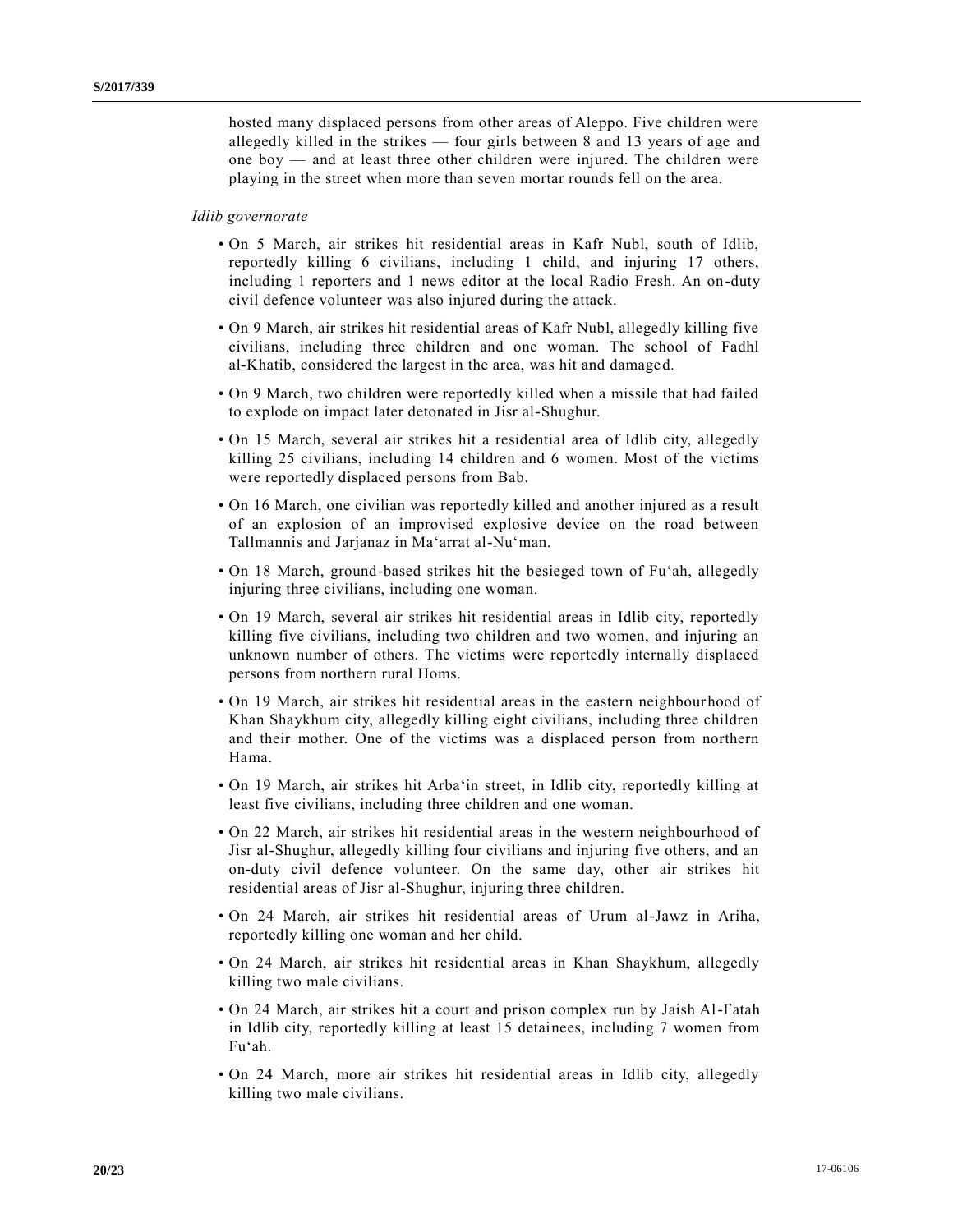- On 25 March, air strikes hit residential areas in Khan Shaykhum, reportedly killing eight civilians, including two women and two children. Some of the victims were reportedly internally displaced persons from Hama.
- On 25 March, air strikes allegedly hit the surgical hospital of Kafr Nubl, putting the facility out of service.
- On 25 March, air strikes hit the Faculty of Education at Idlib University, allegedly injuring one female student.
- On 28 March, air strikes hit residential areas in Jisr al-Shughur, allegedly killing five civilians, including two women. Four of the victims were from the same family.
- On 29 March, air strikes hit residential areas in Ma'arrat al-Nu'man, striking the Caliph Umar bin Abdul aziz shrine and a bakery. The strikes allegedly killed 8 civilians, including 6 children, and injured at least 20 others and caused material damage to the shrine.

#### *Hama governorate*

- On 25 March, air strikes hit an underground surgical hospital in non-State armed opposition group-held Lataminah city, reportedly killing two civilians, including one doctor who was performing surgery, and injuring 32 others, including 16 medical workers. OHCHR received reports that toxic agents may have been used in the attack. Although the attack did not cause significant damage to the hospital, the facility was closed for a few days, given that some equipment was reportedly damaged. Two ambulances were reportedly destroyed.
- On 25 March, several air strikes hit residential areas of Lataminah and its outskirts, reportedly killing three civilians, two women and one child and injuring an unknown number of others.
- On 25 March, one child was killed and two others severely injured while they were grazing sheep in Al-Azwar, south of Lataminah.
- On 28 March, air strikes hit a medical centre in non-State armed opposition group-held Kafr Nabudah, north of Hama, reportedly injuring one medical worker and causing extensive material damage.
- On 30 March, air strikes hit residential areas in non-State armed opposition group-held Lataminah, reportedly injuring several civilians. OHCHR spoke to a doctor at the hospital where victims were treated who reported that symptoms indicated that a chemical agent may have been used.

#### *Homs governorate*

- On 1 March, ground-based strikes hit non-State armed opposition groupcontrolled Talbisah, north of Homs, reportedly killing one woman.
- On 1 March, ground-based strikes hit non-State armed opposition groupcontrolled Wa'r, allegedly killing one civilian and injuring an undetermined number of others.
- On 2 March, strikes on Wa'r allegedly killed 2 civilians and injured 30 others.
- On 3 March, ground-based strikes hit residential areas of Wa'r, reportedly killing two civilians and injuring others.
- On 4 March, air strikes hit residential areas in Wa'r, allegedly killing 5 civilians and injuring at least 20 others.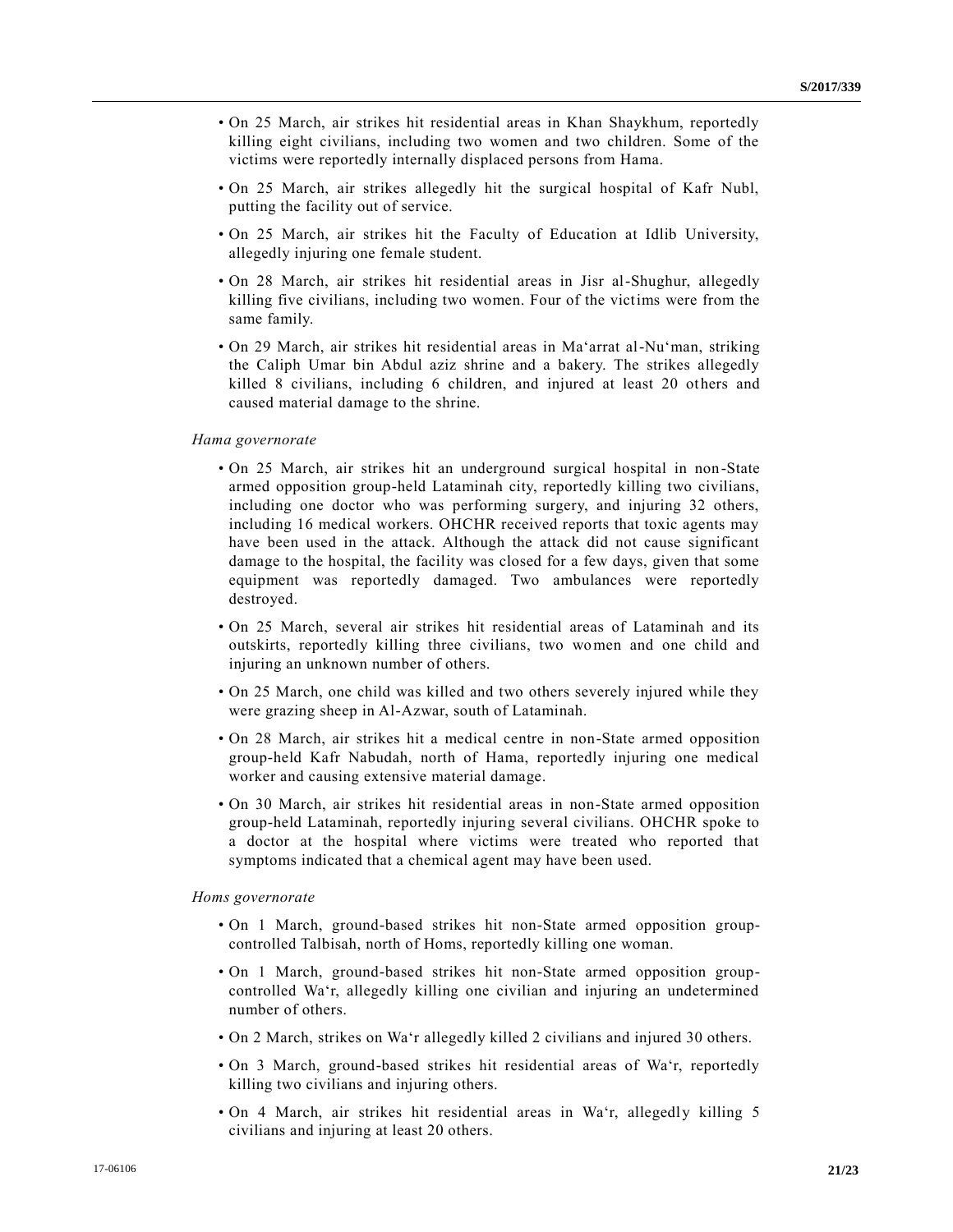- On 6 March, air strikes hit residential areas in Wa'r, reportedly killing 2 civilians and injuring 17 others. Furthermore, on 6 March, ground-based strikes hit residential areas in the government-controlled Ghutah neighbourhood of Homs, allegedly killing a number of civilians.
- On 14 March, an improvised explosive device placed underneath a bus exploded in the government-controlled Wadi-al-Dhahab neighbourhood southeast of Homs city, reportedly injuring seven civilians.

#### *Hasakah governorate*

• On 2 March, a young civilian man was allegedly shot and killed by Turkish border guards while he was overseeing grazing sheep in the rural town of Malikiyah. He was originally from Qasr al-Dib village in rural Hasakah.

#### *Dayr al-Zawr governorate*

- On 8 March, at approximately 13:30, air strikes on ISIL-controlled Mayadin town, eastern rural Dayr al-Zawr, reportedly hit several residential locations in Jaish street, close to the Baladiya bakery, two civilian houses and the Abdul Jabbar al-Obaid school, which was hosting internally displaced persons. At least 23 civilians were reportedly killed and several others injured. Three of those allegedly killed were from Mayadin, while the rest were displaced Iraqi nationals.
- On 15 March, ground-based strikes hit residential areas of ISIL-controlled Hamidiyah neighbourhood of Dayr al-Zawr city, allegedly killing at least eight civilians from one family, including two women and a three-day-old infant girl.
- On 15 March, one woman was reportedly killed when a ground-based strike hit a residential area of the government-held Jurah neighbourhood of Dayr al-Zawr city.
- On 17 March, ISIL reportedly publicly executed by firing squad six captive fighters of the Syrian Democratic Forces in Karamah town.
- On 18 March, ground-based strikes hit residential areas of Jurah and Qusur neighbourhoods of Dayr al-Zawr city, reportedly injuring four civilians.

#### *Raqqah governorate*

- On 8 March, at least 14 civilians were reportedly killed, including 4 women and 6 children, when air strikes hit residential areas of ISIL-controlled Matabb Albu Rashid village, eastern rural Raqqah.
- On 16 March, ISIL fighters deprived six male civilians of their liberty on the ground that they had smuggled civilians to areas outside ISIL control. The men were reportedly taken from their homes in various neighbourhoods of Raqqah city. Their whereabouts remained unknown at the time of writing the present report.
- On 17 March, another three men were allegedly held by ISIL fighters on the same ground in Tabaqah town, western rural Raqqah.
- On 17 March, one woman was reportedly killed and seven other civilians, including one woman, injured when fighters of the Syrian Democratic Forces opened fire on their minibus close to Khass Hibal and Khass Ujayl villages in rural Raqqah. Originally from those villages, the civilians have been displaced and were reportedly trying to return to their homes.